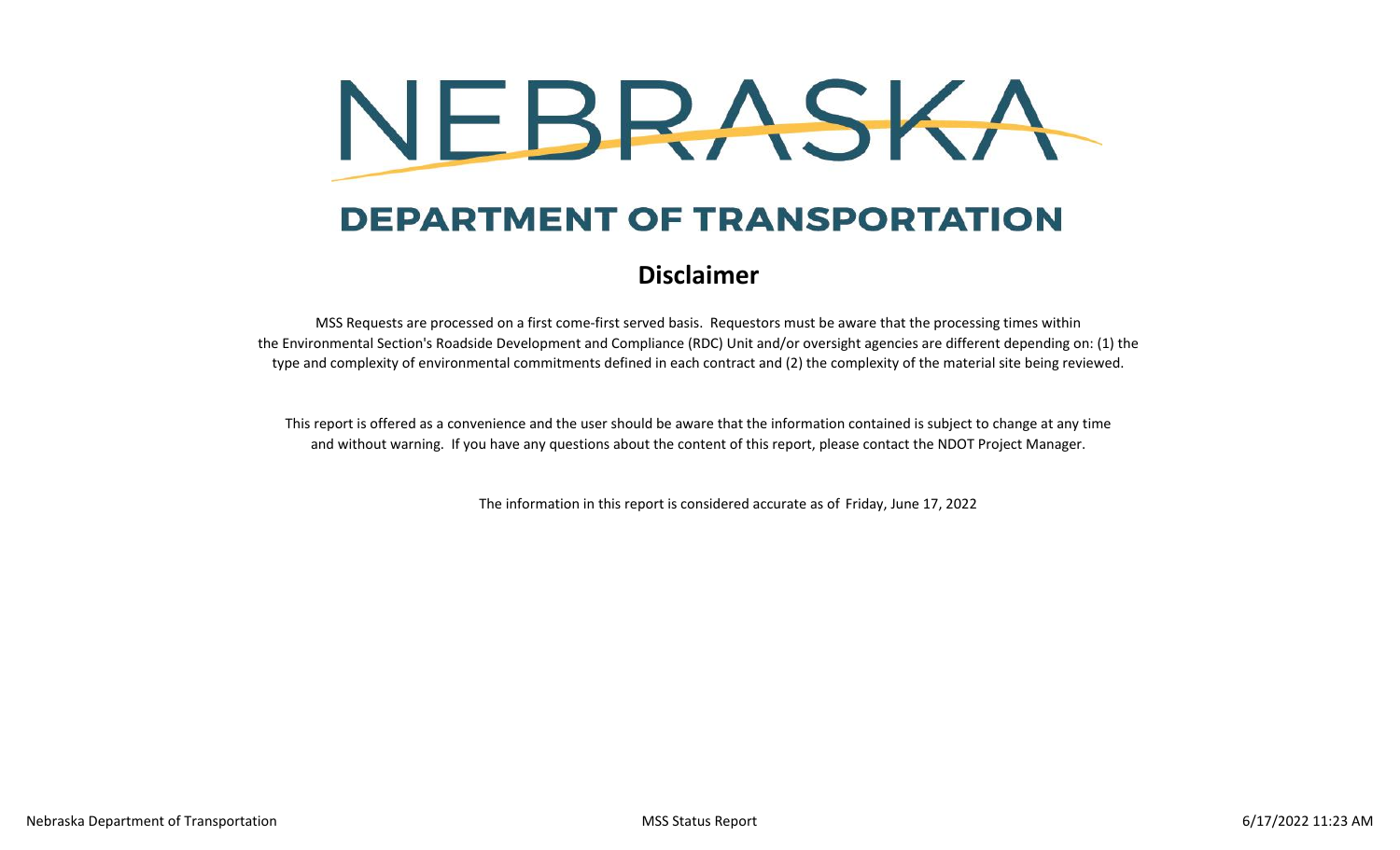|         | District 1                            |                                         |                          |                                |                                               |                                                                                                      |  |  |  |
|---------|---------------------------------------|-----------------------------------------|--------------------------|--------------------------------|-----------------------------------------------|------------------------------------------------------------------------------------------------------|--|--|--|
| Control |                                       |                                         |                          | Date Submittal<br>Requirements |                                               | <b>Calendar Days Elapsed</b><br>(Date Submittal Requirements Met to<br>the Date Decision Sent to the |  |  |  |
| Number  | Project Number                        | Project Name                            | MSS Request ID           | Met                            | <b>Site Status</b>                            | Contractor)                                                                                          |  |  |  |
| 11718   | STP-15-1 (110)                        | <b>Fairbury North</b>                   | PS2 SS2 CD2              | 7/7/2020                       | Decision sent to Contractor - Review Complete | 15                                                                                                   |  |  |  |
| 13358   | NH-80-8(160)                          | Goehner - Milford                       | PS1                      | 7/25/2020                      | Decision sent to Contractor - Review Complete | $\overline{17}$                                                                                      |  |  |  |
| 11781   | BRO-7080(27)                          | Seward South                            | W <sub>S2</sub>          | 7/27/2020                      | Decision sent to Contractor - Review Complete | 8                                                                                                    |  |  |  |
| 13358   | NH-80-8(160)                          | Goehner - Milford                       | BS1                      | 8/4/2020                       | Decision sent to Contractor - Review Complete | 8                                                                                                    |  |  |  |
| 13245   | $STP-103-1(111)$                      | <b>Diller South</b>                     | <b>SS1 WS1</b>           | 8/5/2020                       | Decision sent to Contractor - Review Complete | 0                                                                                                    |  |  |  |
| 13245   | STP-103-1(111)                        | <b>Diller South</b>                     | SS2 CD1                  | 8/5/2020                       | Decision sent to Contractor - Review Complete | 9                                                                                                    |  |  |  |
| 13161   | $URB-6763(1)$                         | Karol Kay Blvd, Bader-Hillcrest, Seward | WS1                      | 8/5/2020                       | Decision sent to Contractor - Review Complete | 9                                                                                                    |  |  |  |
| 13332   | HSIP-33-6(111)                        | Denton South                            | $\overline{\text{SS1}}$  | 8/7/2020                       | Decision sent to Contractor - Review Complete | 5                                                                                                    |  |  |  |
| 13277   | STP-67-1(124)                         | Nemaha South                            | <b>BS1 SS1</b>           | 8/7/2020                       | Decision sent to Contractor - Review Complete | 14                                                                                                   |  |  |  |
| 13277   | STP-67-1(124)                         | Nemaha South                            | SS <sub>2</sub>          | 8/7/2020                       | Decision sent to Contractor - Review Complete | $\overline{11}$                                                                                      |  |  |  |
| 12578D  | DPU-LIN-2-6(120)                      | Lincoln South Beltway                   | WS9                      | 8/15/2020                      | <b>Under Partner Agency Review</b>            |                                                                                                      |  |  |  |
| 13332   | HSIP-33-6(111)                        | <b>Denton South</b>                     | SS <sub>2</sub>          | 8/20/2020                      | Decision sent to Contractor - Review Complete | 14                                                                                                   |  |  |  |
| 13332   | HSIP-33-6(111)                        | Denton South                            | $\overline{\text{SS3}}$  | 8/21/2020                      | Decision sent to Contractor - Review Complete | 5                                                                                                    |  |  |  |
| 13358   | NH-80-8(160)                          | Goehner - Milford                       | PS2                      | 8/21/2020                      | Decision sent to Contractor - Review Complete | 4                                                                                                    |  |  |  |
| 13358   | NH-80-8(160)                          | Goehner - Milford                       | PS3                      | 8/21/2020                      | Decision sent to Contractor - Review Complete | 4                                                                                                    |  |  |  |
| 13161   | URB-6763(1)                           | Karol Kay Blvd, Bader-Hillcrest, Seward | BS1                      | 9/10/2020                      | Decision sent to Contractor - Review Complete | 5                                                                                                    |  |  |  |
| 13161   | $\overline{URB-6}$ 763(1)             | Karol Kay Blvd, Bader-Hillcrest, Seward | BS <sub>2</sub>          | 9/22/2020                      | Decision sent to Contractor - Review Complete | 6                                                                                                    |  |  |  |
| 13161   | $URB-6763(1)$                         | Karol Kay Blvd, Bader-Hillcrest, Seward | BS3                      | 9/22/2020                      | Decision sent to Contractor - Review Complete | 8                                                                                                    |  |  |  |
| 13361   | BRM-7076(24)                          | Crete Tuxedo Park Rd                    | WS1                      | 9/29/2020                      | Decision sent to Contractor - Review Complete | $\infty$                                                                                             |  |  |  |
| 12578D  | DPU-LIN-2-6(120)                      | Lincoln South Beltway                   | <b>WS10</b>              | 10/27/2020                     | Decision sent to Contractor - Review Complete | 16                                                                                                   |  |  |  |
| 12578D  | DPU-LIN-2-6(120)                      | Lincoln South Beltway                   | <b>WS12</b>              | 10/29/2020                     | Decision sent to Contractor - Review Complete | 14                                                                                                   |  |  |  |
| 12578D  | DPU-LIN-2-6(120)                      | Lincoln South Beltway                   | WS11                     | 10/30/2020                     | <b>Under Partner Agency Review</b>            |                                                                                                      |  |  |  |
| 13249   | HRRR-7915(1)                          | Palmyra Southwest                       | BS1                      | 11/16/2020                     | Decision sent to Contractor - Review Complete | 42                                                                                                   |  |  |  |
| 13338   | NH-HSIP-77-1(135)                     | <b>Pickrell North</b>                   | <b>PS1 SS1 CD1</b>       | 11/18/2020                     | Decision sent to Contractor - Review Complete | $\overline{15}$                                                                                      |  |  |  |
| 12578D  | DPU-LIN-2-6(120)                      | Lincoln South Beltway                   | <b>WS13</b>              | 12/4/2020                      | <b>Under Partner Agency Review</b>            |                                                                                                      |  |  |  |
| 12578D  | DPU-LIN-2-6(120)                      | Lincoln South Beltway                   | <b>WS14</b>              | 12/4/2020                      | <b>Under Partner Agency Review</b>            |                                                                                                      |  |  |  |
| 12578D  | DPU-LIN-2-6(120)                      | Lincoln South Beltway                   | <b>WS15</b>              | 12/4/2020                      | <b>Under Partner Agency Review</b>            |                                                                                                      |  |  |  |
| 12578D  | DPU-LIN-2-6(120)                      | Lincoln South Beltway                   | <b>WS16</b>              | 12/10/2020                     | <b>Under Partner Agency Review</b>            |                                                                                                      |  |  |  |
| 12578D  | DPU-LIN-2-6(120)                      | Lincoln South Beltway                   | <b>WS17</b>              | 12/11/2020                     | <b>Under Partner Agency Review</b>            |                                                                                                      |  |  |  |
| 13278   | STP-15-2(127)                         | N-92 South                              | BS1                      | 1/7/2021                       | Decision sent to Contractor - Review Complete | 19                                                                                                   |  |  |  |
| 13250   | STP-15-2(124)                         | David City North                        | BS1                      | 1/7/2021                       | Decision sent to Contractor - Review Complete | 19                                                                                                   |  |  |  |
| 13266   | STP-8-6(116)                          | <b>Barneston East</b>                   | <b>PS1 SS1 CD1</b>       | 1/18/2021                      | Decision sent to Contractor - Review Complete | 32                                                                                                   |  |  |  |
| 12578D  | DPU-LIN-2-6(120)                      | Lincoln South Beltway                   | <b>WS18</b>              | 1/28/2021                      | <b>Under Partner Agency Review</b>            |                                                                                                      |  |  |  |
| 13266   | STP-8-6(116)                          | <b>Barneston East</b>                   | BS1                      | 2/1/2021                       | Decision sent to Contractor - Review Complete | 29                                                                                                   |  |  |  |
| 12578D  | DPU-LIN-2-6(120)                      | Lincoln South Beltway                   | <b>WS19</b>              | 2/3/2021                       | <b>Under Partner Agency Review</b>            |                                                                                                      |  |  |  |
| 13278   | STP-15-2(127)                         | N-92 South                              | PS1 SS1 CD1              | 2/10/2021                      | Decision sent to Contractor - Review Complete | $\overline{22}$                                                                                      |  |  |  |
| 13250   | STP-15-2(124)                         | David City North                        | PS1 SS1 CD1              | 2/10/2021                      | Decision sent to Contractor - Review Complete | $\overline{22}$                                                                                      |  |  |  |
| 12578D  | DPU-LIN-2-6(120)                      | Lincoln South Beltway                   | <b>WS20</b>              | 2/10/2021                      | <b>Under Partner Agency Review</b>            |                                                                                                      |  |  |  |
|         | Nebraska Department of Transportation |                                         | <b>MSS Status Report</b> |                                |                                               | 6/17/2022 11:23 AM                                                                                   |  |  |  |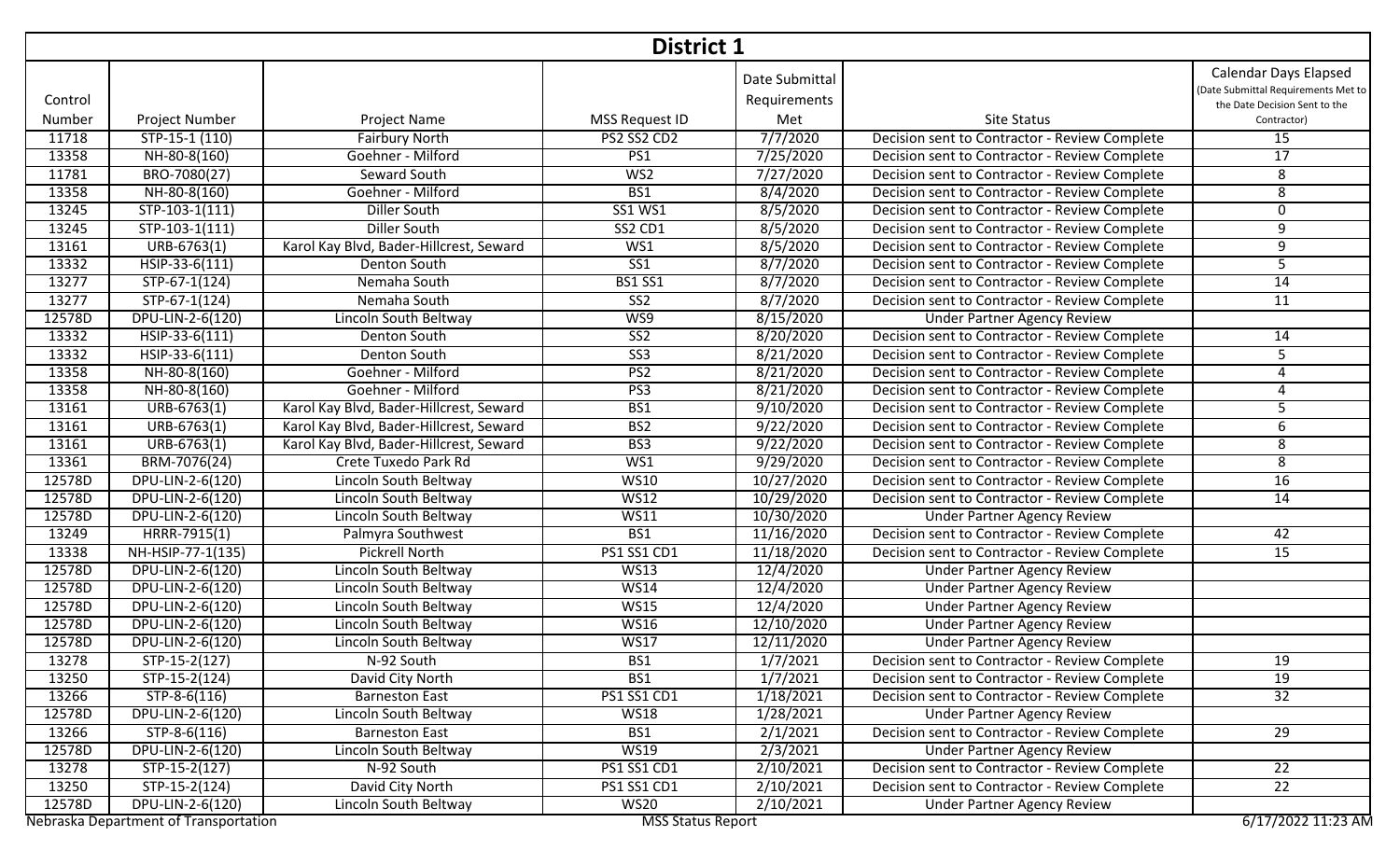|         | <b>District 1</b>                     |                                       |                          |                                |                                               |                                                                                                      |  |  |  |
|---------|---------------------------------------|---------------------------------------|--------------------------|--------------------------------|-----------------------------------------------|------------------------------------------------------------------------------------------------------|--|--|--|
| Control |                                       |                                       |                          | Date Submittal<br>Requirements |                                               | <b>Calendar Days Elapsed</b><br>(Date Submittal Requirements Met to<br>the Date Decision Sent to the |  |  |  |
| Number  | Project Number                        | Project Name                          | MSS Request ID           | Met                            | Site Status                                   | Contractor)                                                                                          |  |  |  |
| 12578D  | DPU-LIN-2-6(120)                      | Lincoln South Beltway                 | <b>WS21</b>              | 2/10/2021                      | <b>Under Partner Agency Review</b>            |                                                                                                      |  |  |  |
| 13266   | STP-8-6(116)                          | <b>Barneston East</b>                 | BS <sub>2</sub>          | 2/22/2021                      | Decision sent to Contractor - Review Complete | 25                                                                                                   |  |  |  |
| 13266   | $STP-8-6(116)$                        | <b>Barneston East</b>                 | BS3                      | 2/22/2021                      | Decision sent to Contractor - Review Complete | 25                                                                                                   |  |  |  |
| 12578D  | DPU-LIN-2-6(120)                      | Lincoln South Beltway                 | <b>WS22</b>              | 2/27/2021                      | <b>Under Partner Agency Review</b>            |                                                                                                      |  |  |  |
| 12578D  | DPU-LIN-2-6(120)                      | Lincoln South Beltway                 | W <sub>S23</sub>         | 3/1/2021                       | <b>Under Partner Agency Review</b>            |                                                                                                      |  |  |  |
| 13266   | $STP-8-6(116)$                        | <b>Barneston East</b>                 | WS1                      | 3/5/2021                       | Decision sent to Contractor - Review Complete | 7                                                                                                    |  |  |  |
| 13338   | NH-HSIP-77-1(135)                     | <b>Pickrell North</b>                 | WS1                      | 3/5/2021                       | Decision sent to Contractor - Review Complete | $\overline{7}$                                                                                       |  |  |  |
| 13236   | STP-50-1(113)                         | Tecumseh North                        | PS1 SS1 CD1              | 3/10/2021                      | Decision sent to Contractor - Review Complete | 15                                                                                                   |  |  |  |
| 13245   | $STP-103-1(111)$                      | Diller South                          | PS1 SS1 CD1              | 3/10/2021                      | Decision sent to Contractor - Review Complete | 15                                                                                                   |  |  |  |
| 13249   | HRRR-7915(1)                          | Palmyra Southwest                     | CD1                      | 3/12/2021                      | Decision sent to Contractor - Review Complete | 11                                                                                                   |  |  |  |
| 13304   | NH-80-9(97)                           | Lincoln - Greenwood                   | <b>PS1 SS1 CD1</b>       | 3/12/2021                      | Decision sent to Contractor - Review Complete | $\overline{11}$                                                                                      |  |  |  |
| 13305   | NH-80-9(98)                           | N-66 Intch - N-50 Intch               | PS1 SS1 CD1              | 3/12/2021                      | Decision sent to Contractor - Review Complete | $\overline{11}$                                                                                      |  |  |  |
| 13236   | $STP-50-1(113)$                       | <b>Tecumseh North</b>                 | PS2 SS2 CD2              | 3/23/2021                      | Decision sent to Contractor - Review Complete | $\mathbf{1}$                                                                                         |  |  |  |
| 13245   | STP-103-1(111)                        | <b>Diller South</b>                   | PS2 SS3 CD2              | 3/23/2021                      | Decision sent to Contractor - Review Complete | $\mathbf{1}$                                                                                         |  |  |  |
| M1005   | MISC-34-6-(1039)                      | <b>Seward East Culverts</b>           | <b>BS1 WS1</b>           | 3/26/2021                      | Decision sent to Contractor - Review Complete | 13                                                                                                   |  |  |  |
| 13266   | $STP-8-6(116)$                        | <b>Barneston East</b>                 | BS4                      | 4/29/2021                      | Decision sent to Contractor - Review Complete | $\overline{7}$                                                                                       |  |  |  |
| 13266   | $STP-8-6(116)$                        | <b>Barneston East</b>                 | PS2 SS2 CD2              | 4/29/2021                      | Decision sent to Contractor - Review Complete | $\overline{7}$                                                                                       |  |  |  |
| 13278   | $STP-15-2(127)$                       | N-92 South                            | WS1                      | 5/3/2021                       | Decision sent to Contractor - Review Complete | 3                                                                                                    |  |  |  |
| 13278   | $STP-15-2(127)$                       | N-92 South                            | W <sub>S2</sub>          | 5/4/2021                       | Decision sent to Contractor - Review Complete | $\overline{2}$                                                                                       |  |  |  |
| 13250   | $STP-15-2(124)$                       | David City North                      | WS1                      | 5/4/2021                       | Decision sent to Contractor - Review Complete | $\overline{2}$                                                                                       |  |  |  |
| 13338   | NH-HSIP-77-1(135)                     | <b>Pickrell North</b>                 | WS2 CD2                  | 5/7/2021                       | Decision sent to Contractor - Review Complete | 3                                                                                                    |  |  |  |
| 13291   | SRTS-78(33)                           | Wahoo Elementary Safe Route to School | BS1                      | 5/7/2021                       | Decision sent to Contractor - Review Complete | 5                                                                                                    |  |  |  |
| 13291   | SRTS-78(33)                           | Wahoo Elementary Safe Route to School | WS1                      | 5/7/2021                       | Decision sent to Contractor - Review Complete | $\overline{5}$                                                                                       |  |  |  |
| 13236   | $STP-50-1(113)$                       | <b>Tecumseh North</b>                 | BS1                      | 5/8/2021                       | Decision sent to Contractor - Review Complete | 19                                                                                                   |  |  |  |
| 12578D  | DPU-LIN-2-6(120)                      | Lincoln South Beltway                 | <b>WS24</b>              | 5/19/2021                      | <b>Under Partner Agency Review</b>            |                                                                                                      |  |  |  |
| 12578D  | DPU-LIN-2-6(120)                      | Lincoln South Beltway                 | W <sub>S25</sub>         | 6/2/2021                       | <b>Under Partner Agency Review</b>            |                                                                                                      |  |  |  |
| 12578D  | DPU-LIN-2-6(120)                      | Lincoln South Beltway                 | <b>SS3 CD1</b>           | 6/28/2021                      | <b>Under Partner Agency Review</b>            |                                                                                                      |  |  |  |
| 13401   | NH-75-1(109)                          | Auburn North                          | $\overline{\text{SS1}}$  | 7/14/2021                      | Decision sent to Contractor - Review Complete | 20                                                                                                   |  |  |  |
| 12945   | $\overline{ENH-55(164)}$              | Lincoln Rosa Parks Way Trail          | BS1                      | 8/30/2021                      | Decision sent to Contractor - Review Complete | 11                                                                                                   |  |  |  |
| 12578D  | DPU-LIN-2-6(120)                      | Lincoln South Beltway                 | <b>WS26</b>              | 8/30/2021                      | <b>Under Partner Agency Review</b>            |                                                                                                      |  |  |  |
| 12578D  | DPU-LIN-2-6(120)                      | Lincoln South Beltway                 | W <sub>S27</sub>         | 9/13/2021                      | <b>Under Partner Agency Review</b>            |                                                                                                      |  |  |  |
| 13295   | STP-4-7(108)                          | Table Rock West                       | BS1                      | 12/20/2021                     | Decision sent to Contractor - Review Complete | 7                                                                                                    |  |  |  |
| 13295   | $STP-4-7(108)$                        | Table Rock West                       | BS <sub>2</sub>          | 12/20/2021                     | Decision sent to Contractor - Review Complete | 43                                                                                                   |  |  |  |
| 13295   | STP-4-7(108)                          | <b>Table Rock West</b>                | WS1                      | 12/21/2021                     | Decision sent to Contractor - Review Complete | 6                                                                                                    |  |  |  |
| 13270   | STP-41-6(118)                         | <b>Adams - Sterling</b>               | SS1 CD2                  | 12/21/2021                     | Decision sent to Contractor - Review Complete | 14                                                                                                   |  |  |  |
| 13270   | STP-41-6(118)                         | <b>Adams - Sterling</b>               | WS1 CD1                  | 12/21/2021                     | Decision sent to Contractor - Review Complete | 14                                                                                                   |  |  |  |
| 13186   | STP-41-6(115)                         | Adams West                            | SS1 CD2                  | 12/21/2021                     | Decision sent to Contractor - Review Complete | 14                                                                                                   |  |  |  |
| 13186   | $STP-41-6(115)$                       | Adams West                            | WS1CD1                   | 12/21/2021                     | Decision sent to Contractor - Review Complete | 14                                                                                                   |  |  |  |
|         | Nebraska Department of Transportation |                                       | <b>MSS Status Report</b> |                                |                                               | 6/17/2022 11:23 AM                                                                                   |  |  |  |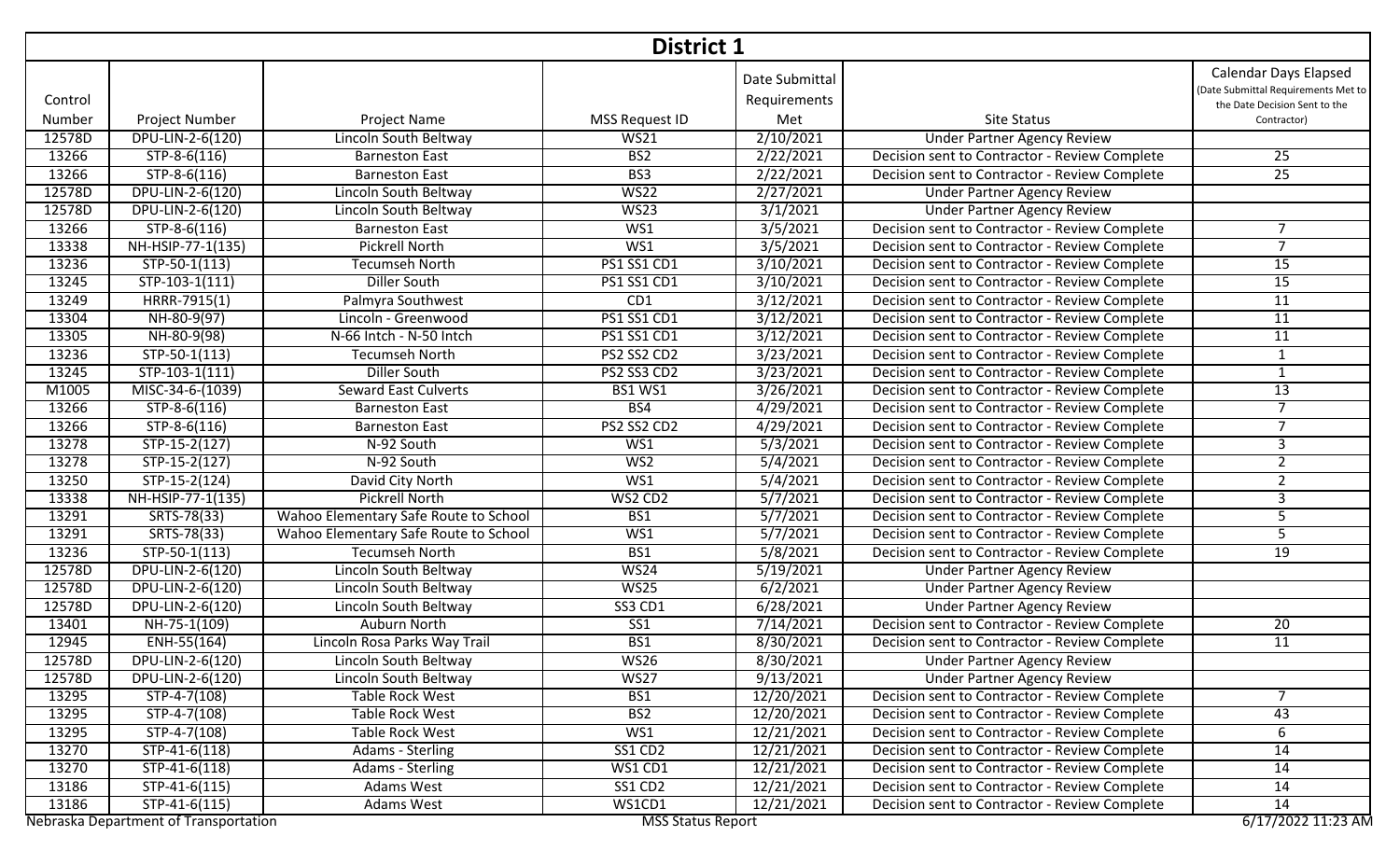|         | <b>District 1</b>                     |                           |                          |                                |                                               |                                                                                                      |  |  |  |
|---------|---------------------------------------|---------------------------|--------------------------|--------------------------------|-----------------------------------------------|------------------------------------------------------------------------------------------------------|--|--|--|
| Control |                                       |                           |                          | Date Submittal<br>Requirements |                                               | <b>Calendar Days Elapsed</b><br>(Date Submittal Requirements Met to<br>the Date Decision Sent to the |  |  |  |
| Number  | Project Number                        | Project Name              | MSS Request ID           | Met                            | <b>Site Status</b>                            | Contractor)                                                                                          |  |  |  |
| 12578D  | DPU-LIN-2-6(120)                      | Lincoln South Beltway     | SS <sub>4</sub>          | 3/2/2022                       | <b>Under Partner Agency Review</b>            |                                                                                                      |  |  |  |
| 13186   | STP-41-6(115)                         | Adams West                | BS1                      | 3/9/2022                       | Decision sent to Contractor - Review Complete | $\overline{22}$                                                                                      |  |  |  |
| 13270   | $STP-41-6(118)$                       | <b>Adams - Sterling</b>   | BS <sub>2</sub>          | 3/15/2022                      | Decision sent to Contractor - Review Complete | 35                                                                                                   |  |  |  |
| 13303   | STP-33-6(110)                         | Crete - US-77             | PS1 SS1 CD1              | 3/17/2022                      | Decision sent to Contractor - Review Complete | 21                                                                                                   |  |  |  |
| 13448   | HSIP-80-8(164)                        | Utica - Pleasant Dale     | <b>PS1 SS1</b>           | 3/25/2022                      | Decision sent to Contractor - Review Complete | $\overline{25}$                                                                                      |  |  |  |
| 13270   | $STP-41-6(118)$                       | <b>Adams - Sterling</b>   | BS3                      | 3/28/2022                      | Decision sent to Contractor - Review Complete | 22                                                                                                   |  |  |  |
| 13186   | $STP-41-6(115)$                       | Adams West                | $\overline{\text{SS3}}$  | 3/28/2022                      | Decision sent to Contractor - Review Complete | $\overline{22}$                                                                                      |  |  |  |
| 13270   | STP-41-6(118)                         | Adams - Sterling          | $\overline{\text{SS3}}$  | 3/28/2022                      | Decision sent to Contractor - Review Complete | 43                                                                                                   |  |  |  |
| 12704   | STP-S13K(103)                         | <b>Weeping Water Spur</b> | <b>SS1 CD1</b>           | 3/30/2022                      | Decision sent to Contractor - Review Complete | $\overline{26}$                                                                                      |  |  |  |
| 13448   | HSIP-80-8(164)                        | Utica - Pleasant Dale     | BS1                      | 3/31/2022                      | Decision sent to Contractor - Review Complete | $\overline{25}$                                                                                      |  |  |  |
| 12578D  | DPU-LIN-2-6(120)                      | Lincoln South Beltway     | <b>WS28</b>              | 4/1/2022                       | <b>Under Partner Agency Review</b>            |                                                                                                      |  |  |  |
| 12704   | STP-S13K(103)                         | <b>Weeping Water Spur</b> | <b>SS3 WS2</b>           | 4/14/2022                      | Decision sent to Contractor - Review Complete | 26                                                                                                   |  |  |  |
| 13276   | STP-50-1(115)                         | Syracuse South            | WS1                      | 4/28/2022                      | Decision sent to Contractor - Review Complete | 11                                                                                                   |  |  |  |
| 13295   | STP-4-7(108)                          | <b>Table Rock West</b>    | WS2                      | 4/28/2022                      | Decision sent to Contractor - Review Complete | 11                                                                                                   |  |  |  |
| 13186   | STP-41-6(115)                         | Adams West                | WS <sub>2</sub>          | 4/28/2022                      | Decision sent to Contractor - Review Complete | 11                                                                                                   |  |  |  |
| 13303   | STP-33-6(110)                         | Crete - US-77             | WS1                      | 4/29/2022                      | Decision sent to Contractor - Review Complete | 10                                                                                                   |  |  |  |
| 13276   | $STP-50-1(115)$                       | Syracuse South            | BS1                      | 5/3/2022                       | Decision sent to Contractor - Review Complete | $\overline{7}$                                                                                       |  |  |  |
| 13276   | STP-50-1(115)                         | Syracuse South            | BS <sub>2</sub>          | 5/3/2022                       | Decision sent to Contractor - Review Complete | $\overline{24}$                                                                                      |  |  |  |
| 13295   | $STP-4-7(108)$                        | <b>Table Rock West</b>    | SS1 CD1                  | 5/19/2022                      | Decision sent to Contractor - Review Complete | 8                                                                                                    |  |  |  |
| 13270   | $STP-41-6(118)$                       | <b>Adams - Sterling</b>   | BS1                      | N/A                            | Request Withdrawn by the Contractor           | <b>Withdrawn by Contractor</b>                                                                       |  |  |  |
| 12704   | STP-S13K(103)                         | <b>Weeping Water Spur</b> | SS2 CD2                  | N/A                            | <b>Request Withdrawn by the Contractor</b>    | <b>Withdrawn by Contractor</b>                                                                       |  |  |  |
|         |                                       |                           |                          |                                |                                               |                                                                                                      |  |  |  |
|         |                                       |                           |                          |                                |                                               |                                                                                                      |  |  |  |
|         |                                       |                           |                          |                                |                                               |                                                                                                      |  |  |  |
|         |                                       |                           |                          |                                |                                               |                                                                                                      |  |  |  |
|         |                                       |                           |                          |                                |                                               |                                                                                                      |  |  |  |
|         |                                       |                           |                          |                                |                                               |                                                                                                      |  |  |  |
|         |                                       |                           |                          |                                |                                               |                                                                                                      |  |  |  |
|         |                                       |                           |                          |                                |                                               |                                                                                                      |  |  |  |
|         | Nebraska Department of Transportation |                           | <b>MSS Status Report</b> |                                |                                               | 6/17/2022 11:23 AM                                                                                   |  |  |  |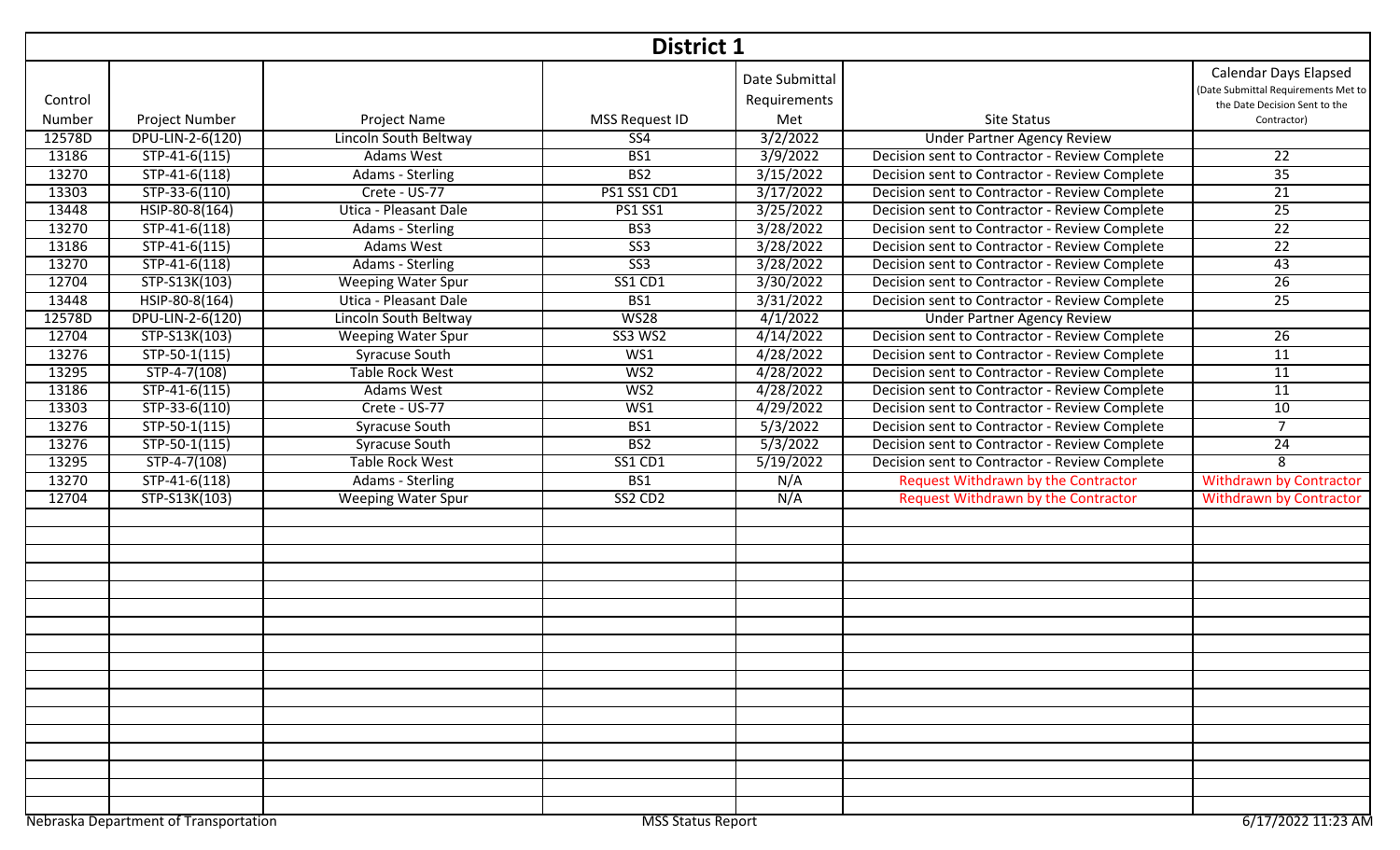|         | <b>District 2</b>                     |                                        |                          |                                |                                               |                                                                                                      |  |  |  |
|---------|---------------------------------------|----------------------------------------|--------------------------|--------------------------------|-----------------------------------------------|------------------------------------------------------------------------------------------------------|--|--|--|
| Control |                                       |                                        |                          | Date Submittal<br>Requirements |                                               | <b>Calendar Days Elapsed</b><br>(Date Submittal Requirements Met to<br>the Date Decision Sent to the |  |  |  |
| Number  | Project Number                        | Project Name                           | MSS Request ID           | Met                            | Site Status                                   | Contractor)                                                                                          |  |  |  |
| 22706   | HSIP-MAPA-5073(1)                     | 30th St. Road Diet, Omaha              | WS1                      | 8/17/2020                      | Decision sent to Contractor - Review Complete | 9                                                                                                    |  |  |  |
| 22635   | NH-80-9(95)                           | 24th Street Bridge, Omaha              | WS1                      | 8/18/2020                      | Decision sent to Contractor - Review Complete | 0                                                                                                    |  |  |  |
| 22722   | $S-77-3(1036)$                        | <b>Fremont Southeast Beltway</b>       | BS3                      | 8/20/2020                      | Decision sent to Contractor - Review Complete | $\overline{39}$                                                                                      |  |  |  |
| 22722   | S-77-3(1036)                          | Fremont Southeast Beltway              | BS4                      | 8/20/2020                      | Decision sent to Contractor - Review Complete | 39                                                                                                   |  |  |  |
| 22224   | STPC-STPE-5147(1)                     | 180th Street, West Dodge to West Maple | B <sub>S2</sub>          | 8/25/2020                      | Decision sent to Contractor - Review Complete | $\overline{22}$                                                                                      |  |  |  |
| 22722   | $S-77-3(1036)$                        | <b>Fremont Southeast Beltway</b>       | BS5                      | 8/26/2020                      | Decision sent to Contractor - Review Complete | 152                                                                                                  |  |  |  |
| 22722   | S-77-3(1036)                          | Fremont Southeast Beltway              | BS6                      | 9/8/2020                       | Decision sent to Contractor - Review Complete | 139                                                                                                  |  |  |  |
| 22706   | HSIP-MAPA-5073(1)                     | 30th St. Road Diet, Omaha              | CD1                      | 9/16/2020                      | Decision sent to Contractor - Review Complete | 0                                                                                                    |  |  |  |
| 22689   | NH-64-7(125)                          | West Maple Road, 156th - 108th, Omaha  | PS1 SS2 CD2              | 9/22/2020                      | Decision sent to Contractor - Review Complete | 9                                                                                                    |  |  |  |
| 22722   | S-77-3(1036)                          | Fremont Southeast Beltway              | WS1                      | 9/25/2020                      | Decision sent to Contractor - Review Complete | 67                                                                                                   |  |  |  |
| 22722   | $S-77-3(1036)$                        | Fremont Southeast Beltway              | PS1                      | 10/6/2020                      | Decision sent to Contractor - Review Complete | 42                                                                                                   |  |  |  |
| 22706   | HSIP-MAPA-5073(1)                     | 30th St. Road Diet, Omaha              | CD2                      | 10/7/2020                      | Decision sent to Contractor - Review Complete | $\overline{15}$                                                                                      |  |  |  |
| 22722   | S-77-3(1036)                          | Fremont Southeast Beltway              | BS7                      | 10/22/2020                     | Decision sent to Contractor - Review Complete | 95                                                                                                   |  |  |  |
| 22277   | MAPA-5009(3)                          | 120th St., Stonegate Dr-Roanoke, Omaha | <b>BS1 SS1</b>           | 1/6/2021                       | Decision sent to Contractor - Review Complete | $\mathbf 1$                                                                                          |  |  |  |
| 20626A  | MISC-30-6(1053)                       | North Bend-Fremont Culverts            | BS1                      | 2/23/2021                      | Request Withdrawn by the Contractor           | <b>Withdrawn by Contractor</b>                                                                       |  |  |  |
| 22277   | MAPA-5009(3)                          | 120th St., Stonegate Dr-Roanoke, Omaha | $\overline{SS2}$         | 3/10/2021                      | Decision sent to Contractor - Review Complete |                                                                                                      |  |  |  |
| 22227   | DPU-28(87)                            | <b>Western Douglas Co Trail</b>        | <b>BS1 SS1</b>           | 3/12/2021                      | Decision sent to Contractor - Review Complete | 11                                                                                                   |  |  |  |
| 20626A  | MISC-30-6(1053)                       | North Bend-Fremont Culverts            | BS <sub>2</sub>          | 3/31/2021                      | Request Withdrawn by the Contractor           | <b>Withdrawn by Contractor</b>                                                                       |  |  |  |
| 20626A  | MISC-30-6(1053)                       | North Bend-Fremont Culverts            | BS3                      | 3/31/2021                      | Decision sent to Contractor - Review Complete | 146                                                                                                  |  |  |  |
| 20626A  | MISC-30-6(1053)                       | North Bend-Fremont Culverts            | BS4                      | 3/31/2021                      | Request Withdrawn by the Contractor           | <b>Withdrawn by Contractor</b>                                                                       |  |  |  |
| 20626A  | MISC-30-6(1053)                       | North Bend-Fremont Culverts            | BS5                      | 4/7/2021                       | Decision sent to Contractor - Review Complete | 139                                                                                                  |  |  |  |
| 21704   | STP-75-3(107)                         | Blair - Herman                         | PS1 SS1 CD1              | 4/7/2021                       | Decision sent to Contractor - Review Complete | $\overline{36}$                                                                                      |  |  |  |
| 20626A  | MISC-30-6(1053)                       | North Bend-Fremont Culverts            | BS <sub>6</sub>          | 4/16/2021                      | Request Withdrawn by the Contractor           | <b>Withdrawn by Contractor</b>                                                                       |  |  |  |
| 20626A  | MISC-30-6(1053)                       | North Bend-Fremont Culverts            | BS7                      | 4/16/2021                      | <b>Request Withdrawn by the Contractor</b>    | <b>Withdrawn by Contractor</b>                                                                       |  |  |  |
| 20626A  | MISC-30-6(1053)                       | North Bend-Fremont Culverts            | BS8                      | 4/16/2021                      | Decision sent to Contractor - Review Complete | 130                                                                                                  |  |  |  |
| 20626A  | MISC-30-6(1053)                       | North Bend-Fremont Culverts            | BS9                      | 4/16/2021                      | Decision sent to Contractor - Review Complete | 130                                                                                                  |  |  |  |
| 20626A  | MISC-30-6(1053)                       | North Bend-Fremont Culverts            | <b>BS10</b>              | 4/29/2021                      | Decision sent to Contractor - Review Complete | 117                                                                                                  |  |  |  |
| 21209   | NH-75-2(128)                          | Murray - Plattsmouth                   | <b>BS1 WS1</b>           | 5/13/2021                      | Decision sent to Contractor - Review Complete | 14                                                                                                   |  |  |  |
| 21209   | NH-75-2(128)                          | Murray - Plattsmouth                   | BS2 WS2                  | 5/13/2021                      | Decision sent to Contractor - Review Complete | 12                                                                                                   |  |  |  |
| 22227   | DPU-28(87)                            | Western Douglas Co Trail               | BS <sub>2</sub>          | 6/8/2021                       | Decision sent to Contractor - Review Complete | 30                                                                                                   |  |  |  |
| 21209   | NH-75-2(128)                          | Murray - Plattsmouth                   | <b>PS1 SS1 CD1</b>       | 6/24/2021                      | Decision sent to Contractor - Review Complete | 6                                                                                                    |  |  |  |
| 20626   | $S-30-6(1044)$                        | North Bend-Fremont                     | <b>BS11</b>              | 9/21/2021                      | <b>Under Partner Agency Review</b>            |                                                                                                      |  |  |  |
| 20626   | $S-30-6(1044)$                        | North Bend-Fremont                     | <b>BS12</b>              | 9/21/2021                      | <b>Under Partner Agency Review</b>            |                                                                                                      |  |  |  |
| 20626   | $S-30-6(1044)$                        | North Bend-Fremont                     | WS1                      | 9/21/2021                      | <b>Under Partner Agency Review</b>            |                                                                                                      |  |  |  |
| 22792   | ER-3490(13)                           | Hooper North-Logan Creek               | BS1                      | 9/21/2021                      | <b>Under Partner Agency Review</b>            |                                                                                                      |  |  |  |
| 22792   | ER-3490(13)                           | Hooper North-Logan Creek               | B <sub>S2</sub>          | 9/21/2021                      | <b>Under Partner Agency Review</b>            |                                                                                                      |  |  |  |
| 22792   | $ER-3490(13)$                         | Hooper North-Logan Creek               | WS1                      | 9/21/2021                      | Decision sent to Contractor - Review Complete | 15                                                                                                   |  |  |  |
| 22783   | NH-30-7(121)                          | US-30/Industrial Drive, Blair          | WS1                      | 9/22/2021                      | Decision sent to Contractor - Review Complete | 9                                                                                                    |  |  |  |
|         | Nebraska Department of Transportation |                                        | <b>MSS Status Report</b> |                                |                                               | 6/17/2022 11:23 AM                                                                                   |  |  |  |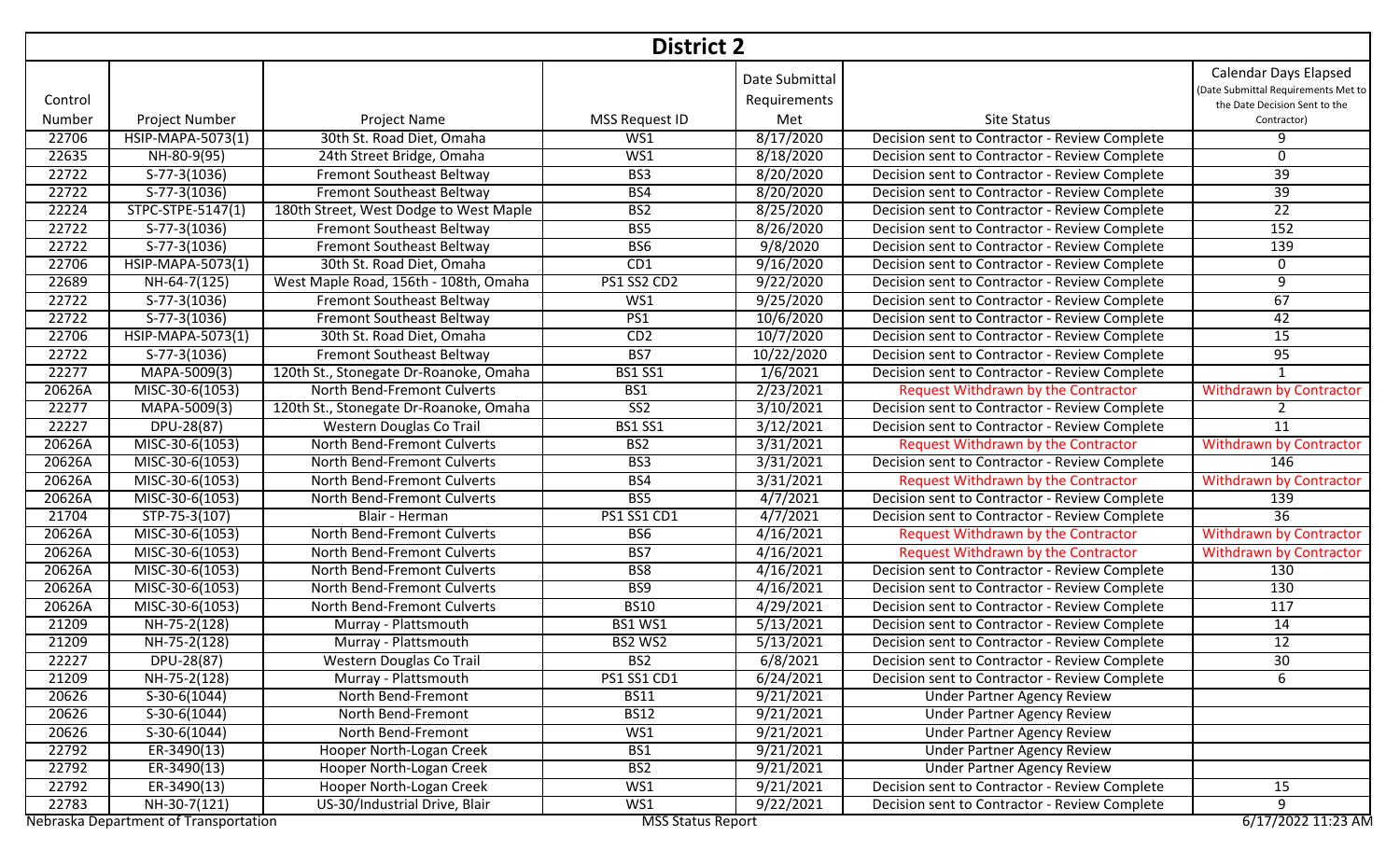|         | <b>District 2</b>                     |                                         |                          |                                |                                               |                                                                                                      |  |  |  |
|---------|---------------------------------------|-----------------------------------------|--------------------------|--------------------------------|-----------------------------------------------|------------------------------------------------------------------------------------------------------|--|--|--|
| Control |                                       |                                         |                          | Date Submittal<br>Requirements |                                               | <b>Calendar Days Elapsed</b><br>(Date Submittal Requirements Met to<br>the Date Decision Sent to the |  |  |  |
| Number  | Project Number                        | Project Name                            | MSS Request ID           | Met                            | <b>Site Status</b>                            | Contractor)                                                                                          |  |  |  |
| 20626   | $S-30-6(1044)$                        | North Bend-Fremont                      | PS1                      | 10/21/2021                     | <b>Under Partner Agency Review</b>            |                                                                                                      |  |  |  |
| 22773   | NH-80-9(113)                          | I-80 Bridges, 84th St - Little Papio Cr | BS1                      | 11/1/2021                      | Decision sent to Contractor - Review Complete | 16                                                                                                   |  |  |  |
| 22616   | $NH-6-7(183)$                         | US-6 at Harrison St.                    | BS1                      | 11/2/2021                      | Decision sent to Contractor - Review Complete | $\Omega$                                                                                             |  |  |  |
| 22455   | $STP-91-6(113)$                       | In Snyder And East                      | PS1 SS1 CD1              | 12/17/2021                     | Decision sent to Contractor - Review Complete | 4                                                                                                    |  |  |  |
| 22688   | NH-30-6(138)                          | <b>Fremont Northeast Bypass</b>         | <b>PS1 SS1</b>           | 1/3/2022                       | Decision sent to Contractor - Review Complete | З                                                                                                    |  |  |  |
| 22598   | $STP-36-7(117)$                       | N-133 East                              | BS1                      | 2/21/2022                      | Decision sent to Contractor - Review Complete | 8                                                                                                    |  |  |  |
| 22455   | $STP-91-6(113)$                       | In Snyder and East                      | WS1                      | 2/25/2022                      | Decision sent to Contractor - Review Complete | 34                                                                                                   |  |  |  |
| 22756   | NH-75-2(186)                          | Chandler Rd - I-480 (SB), Omaha         | BS1                      | 3/8/2022                       | Decision sent to Contractor - Review Complete | 14                                                                                                   |  |  |  |
| 22688   | NH-30-6(138)                          | <b>Fremont Northeast Bypass</b>         | BS1                      | 3/9/2022                       | Decision sent to Contractor - Review Complete | $\overline{22}$                                                                                      |  |  |  |
| 22455   | $STP-91-6(113)$                       | In Snyder and East                      | W <sub>S2</sub>          | 3/11/2022                      | Decision sent to Contractor - Review Complete | $\overline{20}$                                                                                      |  |  |  |
| 22455   | $STP-91-6(113)$                       | In Snyder and East                      | W <sub>S3</sub>          | 3/21/2022                      | Decision sent to Contractor - Review Complete | $\overline{29}$                                                                                      |  |  |  |
| 22699   | ELEC-370-7(1033)                      | N-370/150th St                          | WS1                      | 4/28/2022                      | Decision sent to Contractor - Review Complete | 11                                                                                                   |  |  |  |
| 22598   | $STP-36-7(117)$                       | N-133 East                              | WS1                      | 4/28/2022                      | Decision sent to Contractor - Review Complete | $\overline{11}$                                                                                      |  |  |  |
|         |                                       |                                         |                          |                                |                                               |                                                                                                      |  |  |  |
|         |                                       |                                         |                          |                                |                                               |                                                                                                      |  |  |  |
|         |                                       |                                         |                          |                                |                                               |                                                                                                      |  |  |  |
|         |                                       |                                         |                          |                                |                                               |                                                                                                      |  |  |  |
|         |                                       |                                         |                          |                                |                                               |                                                                                                      |  |  |  |
|         |                                       |                                         |                          |                                |                                               |                                                                                                      |  |  |  |
|         |                                       |                                         |                          |                                |                                               |                                                                                                      |  |  |  |
|         |                                       |                                         |                          |                                |                                               |                                                                                                      |  |  |  |
|         |                                       |                                         |                          |                                |                                               |                                                                                                      |  |  |  |
|         |                                       |                                         |                          |                                |                                               |                                                                                                      |  |  |  |
|         |                                       |                                         |                          |                                |                                               |                                                                                                      |  |  |  |
|         |                                       |                                         |                          |                                |                                               |                                                                                                      |  |  |  |
|         |                                       |                                         |                          |                                |                                               |                                                                                                      |  |  |  |
|         |                                       |                                         |                          |                                |                                               |                                                                                                      |  |  |  |
|         |                                       |                                         |                          |                                |                                               |                                                                                                      |  |  |  |
|         |                                       |                                         |                          |                                |                                               |                                                                                                      |  |  |  |
|         |                                       |                                         |                          |                                |                                               |                                                                                                      |  |  |  |
|         |                                       |                                         |                          |                                |                                               |                                                                                                      |  |  |  |
|         |                                       |                                         |                          |                                |                                               |                                                                                                      |  |  |  |
|         |                                       |                                         |                          |                                |                                               |                                                                                                      |  |  |  |
|         |                                       |                                         |                          |                                |                                               |                                                                                                      |  |  |  |
|         |                                       |                                         |                          |                                |                                               |                                                                                                      |  |  |  |
|         |                                       |                                         |                          |                                |                                               |                                                                                                      |  |  |  |
|         |                                       |                                         |                          |                                |                                               |                                                                                                      |  |  |  |
|         | Nebraska Department of Transportation |                                         | <b>MSS Status Report</b> |                                |                                               | 6/17/2022 11:23 AM                                                                                   |  |  |  |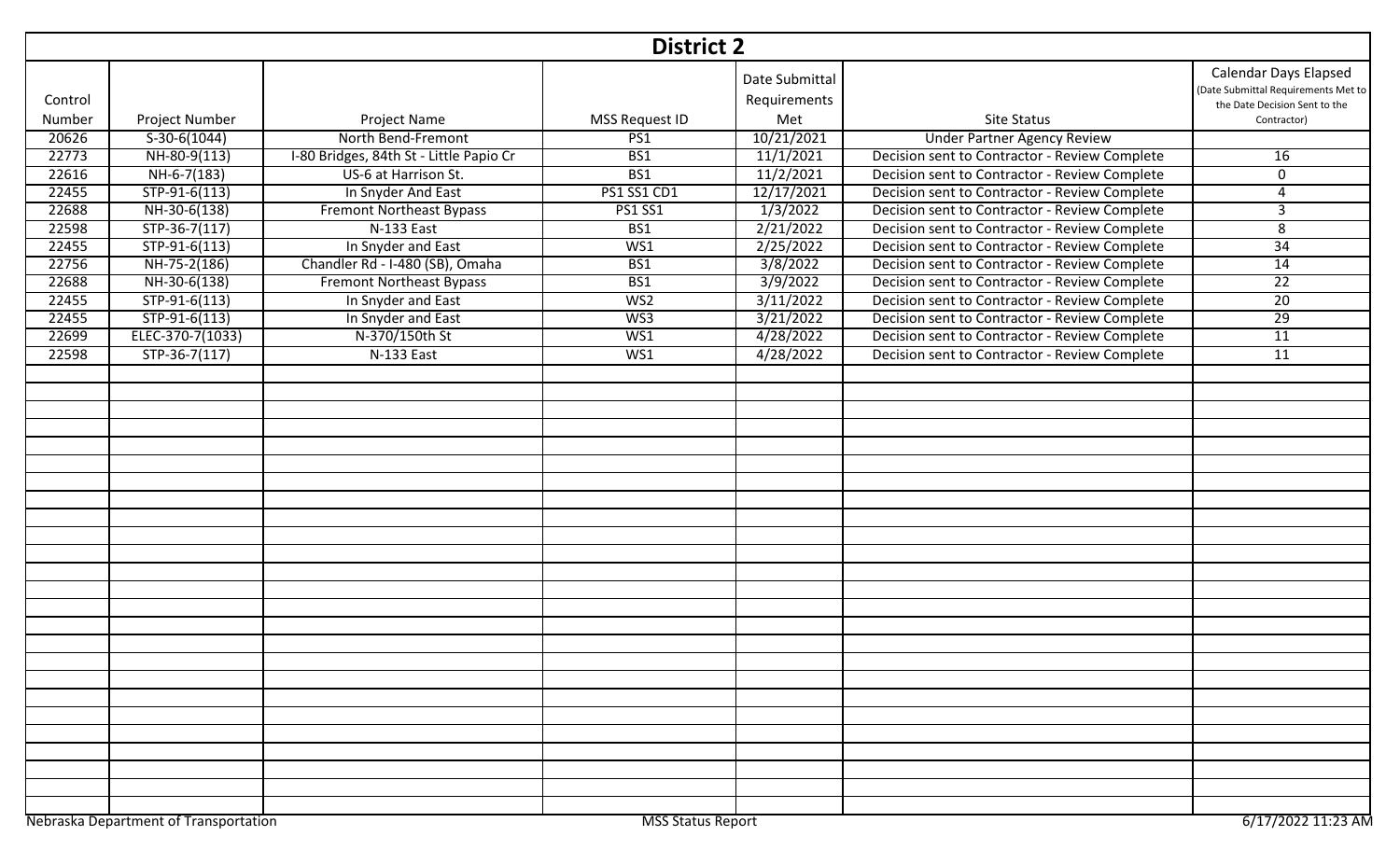|         | <b>District 3</b>                     |                                       |                          |                                |                                               |                                                                                                      |  |  |  |
|---------|---------------------------------------|---------------------------------------|--------------------------|--------------------------------|-----------------------------------------------|------------------------------------------------------------------------------------------------------|--|--|--|
| Control |                                       |                                       |                          | Date Submittal<br>Requirements |                                               | <b>Calendar Days Elapsed</b><br>(Date Submittal Requirements Met to<br>the Date Decision Sent to the |  |  |  |
| Number  | Project Number                        | Project Name                          | MSS Request ID           | Met                            | <b>Site Status</b>                            | Contractor)                                                                                          |  |  |  |
| 32222   | MISC-81-3(1057)                       | Jct. US-81/N-91                       | PS1 SS1 CD1              | 7/8/2020                       | Decision sent to Contractor - Review Complete | 21                                                                                                   |  |  |  |
| 31883   | BRO-7071(9)                           | Monroe Southwest                      | SS <sub>1</sub>          | 7/9/2020                       | Decision sent to Contractor - Review Complete | 33                                                                                                   |  |  |  |
| 31923   | STP-84-5(110)                         | Verdigre - Center                     | B <sub>S2</sub>          | 8/3/2020                       | Decision sent to Contractor - Review Complete | $\overline{\infty}$                                                                                  |  |  |  |
| 32309   | $NH-75-4(114)$                        | Winnebago - Homer                     | WS1                      | 8/3/2020                       | Decision sent to Contractor - Review Complete | $\overline{9}$                                                                                       |  |  |  |
| 31883   | BRO-7071(9)                           | Monroe Southwest                      | BS1                      | 9/18/2020                      | Decision sent to Contractor - Review Complete | 12                                                                                                   |  |  |  |
| 32257   | $STP-75-3(122)$                       | <b>Tekamah North</b>                  | PS2 SS2 CD2              | 9/22/2020                      | Decision sent to Contractor - Review Complete | 0                                                                                                    |  |  |  |
| 32125A  | STP-98-5 (108)                        | Pierce East Levee Bridge              | CD1                      | 10/27/2020                     | Decision sent to Contractor - Review Complete | $\mathbf{1}$                                                                                         |  |  |  |
| 31510   | STP-14-4(109)                         | Niobrara South Bridge                 | BS1                      | 1/14/2021                      | Decision sent to Contractor - Review Complete | 55                                                                                                   |  |  |  |
| 32285   | STP-75-3(123)                         | <b>Tekamah South</b>                  | <b>PS1 SS1 CD1</b>       | 1/14/2021                      | Decision sent to Contractor - Review Complete | 43                                                                                                   |  |  |  |
| 32127   | STP-59-5(108)                         | Jct N-121 West                        | PS1 SS1 CD1              | 1/26/2021                      | Decision sent to Contractor - Review Complete | $\overline{7}$                                                                                       |  |  |  |
| 31510   | STP-14-4(109)                         | Niobrara South Bridge                 | CD1                      | 1/28/2021                      | Decision sent to Contractor - Review Complete | 52                                                                                                   |  |  |  |
| 32238   | $STP-9-4(118)$                        | E. Jct. US-20 - N-12                  | BS1                      | 2/2/2021                       | Decision sent to Contractor - Review Complete | $\overline{23}$                                                                                      |  |  |  |
| 32280   | $STP-121-4(113)$                      | <b>Crofton North</b>                  | BS1                      | 2/2/2021                       | Decision sent to Contractor - Review Complete | $\overline{36}$                                                                                      |  |  |  |
| 32280   | $STP-121-4(113)$                      | Crofton North                         | B <sub>S2</sub>          | 3/3/2021                       | Decision sent to Contractor - Review Complete | 16                                                                                                   |  |  |  |
| 32137   | NH-20-6(110)                          | North of Dixon - South of Martinsburg | WS1                      | 3/5/2021                       | Decision sent to Contractor - Review Complete | 10                                                                                                   |  |  |  |
| 32280   | $STP-121-4(113)$                      | <b>Crofton North</b>                  | WS1                      | 3/5/2021                       | Decision sent to Contractor - Review Complete | 10                                                                                                   |  |  |  |
| 32238   | STP-9-4(118)                          | E. Jct. US-20 - N-12                  | WS1                      | 3/5/2021                       | Decision sent to Contractor - Review Complete | 10                                                                                                   |  |  |  |
| 32287   | NH-30-5(135)                          | Columbus East & North                 | PS1 SS1 CD1              | 3/10/2021                      | Decision sent to Contractor - Review Complete | 9                                                                                                    |  |  |  |
| 32127   | STP-59-5(108)                         | Jct N-121 West                        | BS1                      | 3/11/2021                      | Decision sent to Contractor - Review Complete | 13                                                                                                   |  |  |  |
| 32137   | NH-20-6(110)                          | North of Dixon - South of Martinsburg | <b>PS1 SS1 CD1</b>       | 3/11/2021                      | Decision sent to Contractor - Review Complete | 0                                                                                                    |  |  |  |
| 32137   | NH-20-6(110)                          | North of Dixon - South of Martinsburg | BS1                      | 3/12/2021                      | Decision sent to Contractor - Review Complete | 4                                                                                                    |  |  |  |
| 32285   | STP-75-3(123)                         | <b>Tekamah South</b>                  | BS1                      | 3/15/2021                      | Decision sent to Contractor - Review Complete | $\mathbf{1}$                                                                                         |  |  |  |
| 32137   | NH-20-6(110)                          | North of Dixon - South of Martinsburg | B <sub>S2</sub>          | 3/19/2021                      | Decision sent to Contractor - Review Complete | 0                                                                                                    |  |  |  |
| 32287   | NH-30-5(135)                          | Columbus East & North                 | BS1                      | 3/19/2021                      | Decision sent to Contractor - Review Complete | $\overline{12}$                                                                                      |  |  |  |
| 32280A  | STP-121-4(113)                        | <b>Crofton North</b>                  | <b>PS1 SS1 CD1</b>       | 3/22/2021                      | Decision sent to Contractor - Review Complete | $\overline{3}$                                                                                       |  |  |  |
| 32220   | NH-275-6(143)                         | <b>Wisner Southeast Bridges</b>       | WS1                      | 3/24/2021                      | Decision sent to Contractor - Review Complete | 13                                                                                                   |  |  |  |
| 32283   | STP-13-4(112)                         | Pierce Northwest                      | PS1 SS1 CD1              | 3/30/2021                      | Decision sent to Contractor - Review Complete | $\overline{36}$                                                                                      |  |  |  |
| 32220   | $NH-275-6(143)$                       | <b>Wisner Southeast Bridges</b>       | BS1                      | 4/2/2021                       | Decision sent to Contractor - Review Complete | 4                                                                                                    |  |  |  |
| 32275   | NH-129-1(30                           | South Sioux City Bridges              | WS1                      | 4/6/2021                       | Decision sent to Contractor - Review Complete | $\overline{29}$                                                                                      |  |  |  |
| 32137   | NH-20-6(110)                          | North of Dixon - South of Martinsburg | WS2                      | 4/8/2021                       | Decision sent to Contractor - Review Complete | 41                                                                                                   |  |  |  |
| 32287   | NH-30-5(135)                          | Columbus East & North                 | CD2                      | 4/9/2021                       | Decision sent to Contractor - Review Complete | $\overline{18}$                                                                                      |  |  |  |
| 32275   | NH-129-1(30)                          | South Sioux City Bridges              | BS1                      | 6/14/2021                      | Decision sent to Contractor - Review Complete | $\overline{23}$                                                                                      |  |  |  |
| 32312   | $STP-D3(107)$                         | Norfolk NE Bridges                    | BS1                      | 7/6/2021                       | Decision sent to Contractor - Review Complete | $\overline{23}$                                                                                      |  |  |  |
| 32280   | STP-121-4(113)                        | Crofton North                         | WS2                      | 7/9/2021                       | Decision sent to Contractor - Review Complete | 24                                                                                                   |  |  |  |
| 32312   | STP-D3(107)                           | Norfolk NE Bridges                    | BS <sub>2</sub>          | 8/6/2021                       | Decision sent to Contractor - Review Complete | 19                                                                                                   |  |  |  |
| 32312   | STP-D3(107)                           | Norfolk NE Bridges                    | BS3                      | 8/10/2021                      | Decision sent to Contractor - Review Complete | $\overline{15}$                                                                                      |  |  |  |
| 32181   | $ER-2915(3)$                          | <b>Battle Creek North</b>             | BS1                      | 8/13/2021                      | Decision sent to Contractor - Review Complete | 19                                                                                                   |  |  |  |
| 32181   | $ER-2915(3)$                          | <b>Battle Creek North</b>             | BS <sub>2</sub>          | 8/13/2021                      | Decision sent to Contractor - Review Complete | 45                                                                                                   |  |  |  |
|         | Nebraska Department of Transportation |                                       | <b>MSS Status Report</b> |                                |                                               | 6/17/2022 11:23 AM                                                                                   |  |  |  |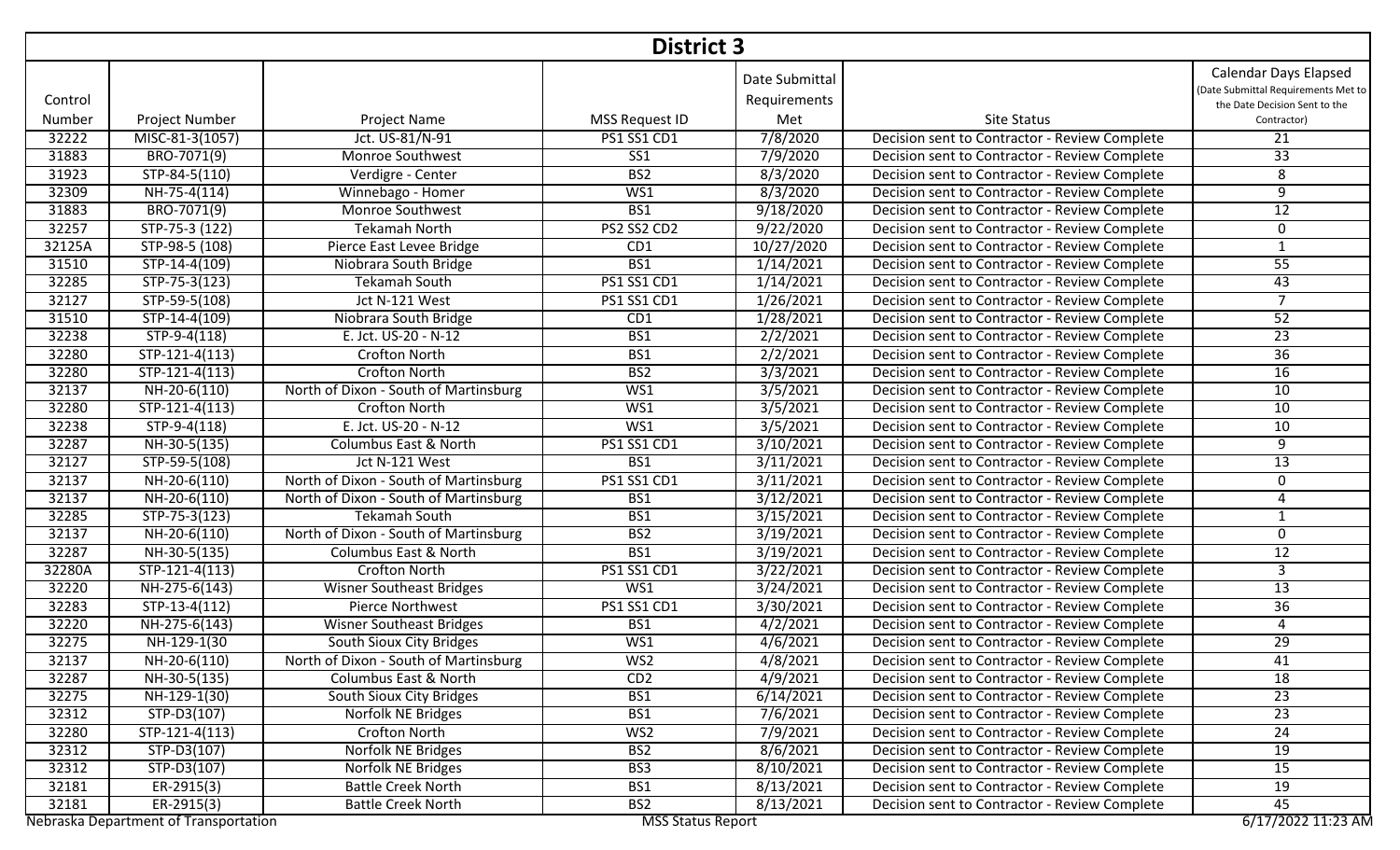|         | <b>District 3</b>                                                                       |                                     |                         |                                |                                               |                                                                                                      |  |  |  |
|---------|-----------------------------------------------------------------------------------------|-------------------------------------|-------------------------|--------------------------------|-----------------------------------------------|------------------------------------------------------------------------------------------------------|--|--|--|
| Control |                                                                                         |                                     |                         | Date Submittal<br>Requirements |                                               | <b>Calendar Days Elapsed</b><br>(Date Submittal Requirements Met to<br>the Date Decision Sent to the |  |  |  |
| Number  | Project Number                                                                          | <b>Project Name</b>                 | MSS Request ID          | Met                            | <b>Site Status</b>                            | Contractor)                                                                                          |  |  |  |
| 32181   | $ER-2915(3)$                                                                            | <b>Battle Creek North</b>           | WS1                     | 8/13/2021                      | Decision sent to Contractor - Review Complete | 18                                                                                                   |  |  |  |
| 32312   | STP-D3(107)                                                                             | Norfolk NE Bridges                  | $\overline{\text{SS1}}$ | 8/19/2021                      | Decision sent to Contractor - Review Complete | 14                                                                                                   |  |  |  |
| 32280   | $STP-121-4(113)$                                                                        | <b>Crofton North</b>                | BS3                     | 9/16/2021                      | Decision sent to Contractor - Review Complete | $\overline{14}$                                                                                      |  |  |  |
| 31677   | NH-20-5(112)                                                                            | US-81 To Belden                     | PS1 SS1 CD1             | 11/2/2021                      | Decision sent to Contractor - Review Complete | $\overline{3}$                                                                                       |  |  |  |
| 32312   | $STP-D3(107)$                                                                           | Norfolk NE Bridges                  | BS4                     | 12/6/2021                      | Decision sent to Contractor - Review Complete | 15                                                                                                   |  |  |  |
| 31515   | STP-98-5(106)                                                                           | North Jct US-81 - N-35              | <b>PS1 SS1 CD1</b>      | 1/6/2022                       | Decision sent to Contractor - Review Complete | $\overline{7}$                                                                                       |  |  |  |
| 31916   | STP-57-4(116)                                                                           | Coleridge to Hartington             | <b>PS1 SS1 CD1</b>      | 1/17/2022                      | Decision sent to Contractor - Review Complete | 8                                                                                                    |  |  |  |
| 32256   | STP-57-4(118)                                                                           | Hartington North                    | <b>PS1 SS1 CD1</b>      | 1/17/2022                      | Decision sent to Contractor - Review Complete | 8                                                                                                    |  |  |  |
| 32353   | $ER-D3(109)$                                                                            | March 2019 D3 Districtwide ER Event | BS1                     | 1/19/2022                      | Decision sent to Contractor - Review Complete | 8                                                                                                    |  |  |  |
| 32256   | STP-57-4(118)                                                                           | Hartington North                    | CD2                     | 2/7/2022                       | Decision sent to Contractor - Review Complete | $\overline{15}$                                                                                      |  |  |  |
| 32275   | NH-129-1(30)                                                                            | South Sioux City Bridges            | CD1                     | 2/9/2022                       | Decision sent to Contractor - Review Complete | 19                                                                                                   |  |  |  |
| 32275   | NH-129-1(30)                                                                            | South Sioux City Bridges            | BS <sub>2</sub>         | 2/10/2022                      | Decision sent to Contractor - Review Complete | 18                                                                                                   |  |  |  |
| 31677   | NH-20-5(112)                                                                            | US-81 To Belden                     | SS2 CD2                 | 2/11/2022                      | Decision sent to Contractor - Review Complete | $\overline{24}$                                                                                      |  |  |  |
| 31515   | STP-98-5(106)                                                                           | North Jct US-81 - N-35              | B <sub>S2</sub>         | 2/16/2022                      | Decision sent to Contractor - Review Complete | 12                                                                                                   |  |  |  |
| 32286   | STP-15-3(119)                                                                           | N-91 South                          | BS1                     | 2/17/2022                      | Decision sent to Contractor - Review Complete | 46                                                                                                   |  |  |  |
| 32296   | STP-51-7(106)                                                                           | US-77 - US-75                       | BS1 WS1 CD1             | 3/2/2022                       | Decision sent to Contractor - Review Complete | $\overline{26}$                                                                                      |  |  |  |
| 31515   | STP-98-5(106)                                                                           | North Jct US-81 - N-35              | BS1                     | 4/11/2022                      | Decision sent to Contractor - Review Complete | 14                                                                                                   |  |  |  |
| 32296   | STP-51-7(106)                                                                           | US-77 - US-75                       | W <sub>S2</sub>         | 4/28/2022                      | Decision sent to Contractor - Review Complete | $\overline{11}$                                                                                      |  |  |  |
| 31515   | STP-98-5(106)                                                                           | North Jct US-81 - N-35              | WS1                     | 4/29/2022                      | Decision sent to Contractor - Review Complete | 10                                                                                                   |  |  |  |
| 32302   | S-275-6(1050)                                                                           | Scribner - West Point               | PS1                     | 5/11/2022                      | Decision sent to Contractor - Review Complete | 36                                                                                                   |  |  |  |
|         |                                                                                         |                                     |                         |                                |                                               |                                                                                                      |  |  |  |
|         |                                                                                         |                                     |                         |                                |                                               |                                                                                                      |  |  |  |
|         |                                                                                         |                                     |                         |                                |                                               |                                                                                                      |  |  |  |
|         |                                                                                         |                                     |                         |                                |                                               |                                                                                                      |  |  |  |
|         |                                                                                         |                                     |                         |                                |                                               |                                                                                                      |  |  |  |
|         |                                                                                         |                                     |                         |                                |                                               |                                                                                                      |  |  |  |
|         |                                                                                         |                                     |                         |                                |                                               |                                                                                                      |  |  |  |
|         |                                                                                         |                                     |                         |                                |                                               |                                                                                                      |  |  |  |
|         |                                                                                         |                                     |                         |                                |                                               |                                                                                                      |  |  |  |
|         |                                                                                         |                                     |                         |                                |                                               |                                                                                                      |  |  |  |
|         |                                                                                         |                                     |                         |                                |                                               |                                                                                                      |  |  |  |
|         |                                                                                         |                                     |                         |                                |                                               |                                                                                                      |  |  |  |
|         |                                                                                         |                                     |                         |                                |                                               |                                                                                                      |  |  |  |
|         |                                                                                         |                                     |                         |                                |                                               |                                                                                                      |  |  |  |
|         |                                                                                         |                                     |                         |                                |                                               |                                                                                                      |  |  |  |
|         |                                                                                         |                                     |                         |                                |                                               |                                                                                                      |  |  |  |
|         |                                                                                         |                                     |                         |                                |                                               |                                                                                                      |  |  |  |
|         |                                                                                         |                                     |                         |                                |                                               |                                                                                                      |  |  |  |
|         | Nebraska Department of Transportation<br><b>MSS Status Report</b><br>6/17/2022 11:23 AM |                                     |                         |                                |                                               |                                                                                                      |  |  |  |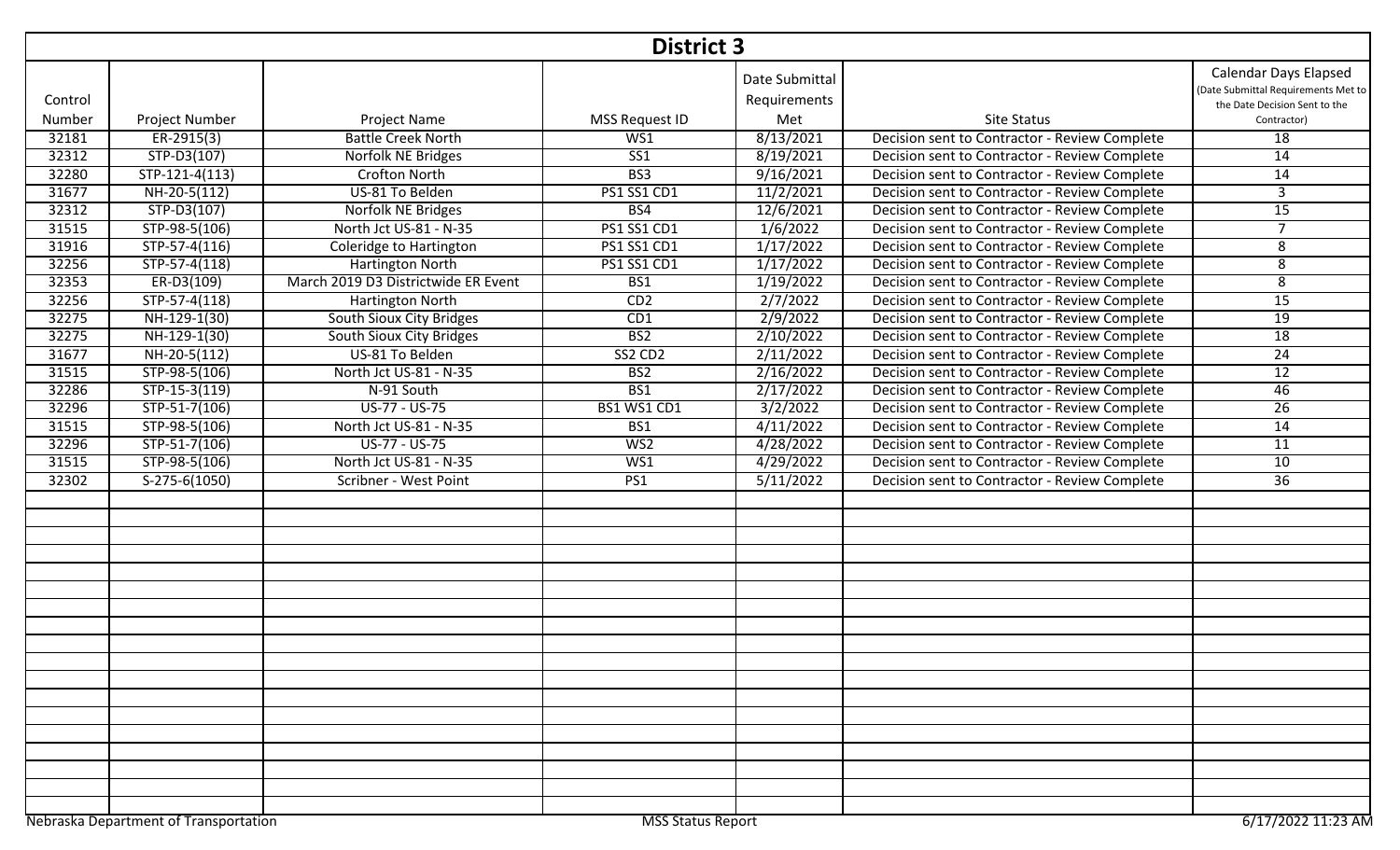|         | <b>District 4</b>                     |                                         |                          |                                |                                               |                                                                                                      |  |  |  |
|---------|---------------------------------------|-----------------------------------------|--------------------------|--------------------------------|-----------------------------------------------|------------------------------------------------------------------------------------------------------|--|--|--|
| Control |                                       |                                         |                          | Date Submittal<br>Requirements |                                               | <b>Calendar Days Elapsed</b><br>(Date Submittal Requirements Met to<br>the Date Decision Sent to the |  |  |  |
| Number  | <b>Project Number</b>                 | Project Name                            | <b>MSS Request ID</b>    | Met                            | <b>Site Status</b>                            | Contractor)                                                                                          |  |  |  |
| 42765   | STP-L10D(104)                         | Shelton Link                            | BS1                      | 7/8/2020                       | Decision sent to Contractor - Review Complete | 0                                                                                                    |  |  |  |
| 42785   | NH-81-2(146)                          | Osceola East and West                   | BS1                      | 7/9/2020                       | Decision sent to Contractor - Review Complete | 18                                                                                                   |  |  |  |
| 42710   | STP-L10C(103)                         | Gibbon Link                             | B <sub>S2</sub>          | 7/9/2020                       | Decision sent to Contractor - Review Complete | $\overline{21}$                                                                                      |  |  |  |
| 42785   | $NH-81-2(146)$                        | <b>Osceola East and West</b>            | WS1                      | 7/27/2020                      | Decision sent to Contractor - Review Complete | $\overline{7}$                                                                                       |  |  |  |
| 42732   | NH-80-7(161)                          | <b>Aurora East and West</b>             | <b>PS1 SS1 CD1</b>       | 8/11/2020                      | Decision sent to Contractor - Review Complete | 10                                                                                                   |  |  |  |
| 42789   | HSIP-81-1(122)                        | Geneva North                            | BS1                      | 9/8/2020                       | Decision sent to Contractor - Review Complete | 8                                                                                                    |  |  |  |
| 42821   | STP-66-5(107)                         | <b>Polk East</b>                        | BS1                      | 10/1/2020                      | Decision sent to Contractor - Review Complete | $\overline{29}$                                                                                      |  |  |  |
| 42610   | $STP-6-5(114)$                        | Harvard - Sutton                        | PS1 SS1 CD1              | 11/9/2020                      | Decision sent to Contractor - Review Complete | 11                                                                                                   |  |  |  |
| 42774   | STP-6-5(115)                          | Fairmont West Interchange               | PS1 SS1 CD1              | 1/15/2021                      | Decision sent to Contractor - Review Complete | $\overline{12}$                                                                                      |  |  |  |
| 42774   | STP-6-5(115)                          | Fairmont West Interchange               | PS2 SS2 CD2              | 1/15/2021                      | Decision sent to Contractor - Review Complete | 48                                                                                                   |  |  |  |
| 42564A  | STP-34-5(117)                         | <b>York West</b>                        | <b>PS1 SS1 CD1</b>       | 1/15/2021                      | Decision sent to Contractor - Review Complete | $\overline{21}$                                                                                      |  |  |  |
| 42732   | NH-80-7(161)                          | <b>Aurora East and West</b>             | PS2 SS2 CD2              | 1/15/2021                      | Decision sent to Contractor - Review Complete | 48                                                                                                   |  |  |  |
| 42841   | NH-80-7(166)                          | Hampton - Henderson                     | PS1 SS1 CD1              | 1/15/2021                      | Decision sent to Contractor - Review Complete | 48                                                                                                   |  |  |  |
| 42795   | NH-80-6(114)                          | Shelton - Wood River                    | PS1 SS1 CD1              | 1/18/2021                      | Decision sent to Contractor - Review Complete | $\overline{31}$                                                                                      |  |  |  |
| M40034  | M40034                                | District 4 Grading                      | BS1                      | 1/18/2021                      | Decision sent to Contractor - Review Complete | $\overline{31}$                                                                                      |  |  |  |
| 42867   | $STP-74-5(114)$                       | Fillmore/Saline County Line West        | <b>SS1 CD1</b>           | 3/1/2021                       | Decision sent to Contractor - Review Complete | $\overline{30}$                                                                                      |  |  |  |
| 42868   | STP-14-3(120)                         | <b>Fullerton North</b>                  | BS1                      | 3/4/2021                       | Decision sent to Contractor - Review Complete | 20                                                                                                   |  |  |  |
| 42610   | $STP-6-5(114)$                        | Harvard - Sutton                        | BS1                      | 3/5/2021                       | Decision sent to Contractor - Review Complete | $\overline{17}$                                                                                      |  |  |  |
| 42732   | NH-80-7(161)                          | <b>Aurora East and West</b>             | BS1                      | 3/22/2021                      | Decision sent to Contractor - Review Complete | 15                                                                                                   |  |  |  |
| 42732   | NH-80-7(161)                          | Aurora East and West                    | BS <sub>2</sub>          | 3/22/2021                      | Decision sent to Contractor - Review Complete | 15                                                                                                   |  |  |  |
| 42564A  | STP-34-5(117)                         | York West                               | BS1                      | 3/26/2021                      | Decision sent to Contractor - Review Complete | 5                                                                                                    |  |  |  |
| 42795   | NH-80-6(114)                          | Shelton - Wood River                    | BS1                      | 3/26/2021                      | Decision sent to Contractor - Review Complete | 68                                                                                                   |  |  |  |
| 42781   | $STP-30-4(161)$                       | Gibbon - Shelton                        | BS1                      | 3/26/2021                      | Decision sent to Contractor - Review Complete | 14                                                                                                   |  |  |  |
| 42788   | $NH-6-4(129)$                         | US-6 and US-34 In Hastings              | BS1 WS1 CD1              | 4/27/2021                      | Decision sent to Contractor - Review Complete | 29                                                                                                   |  |  |  |
| 42781   | STP-30-4(161)                         | Gibbon - Shelton                        | <b>PS1 SS1 CD1</b>       | 4/30/2021                      | Decision sent to Contractor - Review Complete | $\overline{26}$                                                                                      |  |  |  |
| 42795   | $NH-80-6(114)$                        | Shelton - Wood River                    | PS2 SS2 CD2              | 4/30/2021                      | Decision sent to Contractor - Review Complete | 26                                                                                                   |  |  |  |
| 42788   | NH-6-4(129)                           | US-6 and US-34 In Hastings              | WS <sub>2</sub>          | 5/12/2021                      | Decision sent to Contractor - Review Complete | 20                                                                                                   |  |  |  |
| 42868   | STP-14-3(120)                         | <b>Fullerton North</b>                  | CD1                      | 5/26/2021                      | Decision sent to Contractor - Review Complete | 13                                                                                                   |  |  |  |
| 42822   | $STP-69-2(105)$                       | <b>Gresham North and South</b>          | BS1                      | 6/10/2021                      | Decision sent to Contractor - Review Complete | $\overline{27}$                                                                                      |  |  |  |
| 42822   | STP-69-2(105)                         | <b>Gresham North and South</b>          | BS <sub>2</sub>          | 7/14/2021                      | Decision sent to Contractor - Review Complete | 47                                                                                                   |  |  |  |
| 42867   | STP-74-5(114)                         | Fillmore/Saline County Line West        | WS1                      | 8/11/2021                      | Decision sent to Contractor - Review Complete | 19                                                                                                   |  |  |  |
| 42774   | STP-6-5(115)                          | Fairmont West Interchange               | BS1                      | 8/17/2021                      | Decision sent to Contractor - Review Complete | 15                                                                                                   |  |  |  |
| 42867   | $STP-74-5(114)$                       | <b>Fillmore/Saline County Line West</b> | BS1                      | 9/20/2021                      | Decision sent to Contractor - Review Complete | 7                                                                                                    |  |  |  |
| 42822   | STP-69-2(105)                         | <b>Gresham North and South</b>          | PS1 SS1 CD1              | 10/19/2021                     | Decision sent to Contractor - Review Complete | 9                                                                                                    |  |  |  |
| 42787   | NH-2-4(112)                           | Cairo - Grand Island                    | PS1 SS1 CD1              | 1/5/2022                       | Decision sent to Contractor - Review Complete | 14                                                                                                   |  |  |  |
| 42888   | NH-80-7(169)                          | Giltner East                            | PS1 SS1 CD1              | 1/6/2022                       | Decision sent to Contractor - Review Complete | $\overline{7}$                                                                                       |  |  |  |
| 42784   | STP-S01D(103)                         | <b>Trumbull Spur</b>                    | PS1 SS1 CD1              | 1/6/2022                       | Decision sent to Contractor - Review Complete | $\overline{7}$                                                                                       |  |  |  |
| 42841A  | NH-80-7(167)                          | Henderson - York                        | PS1 SS1 CD1              | 1/7/2022                       | Decision sent to Contractor - Review Complete | $\overline{7}$                                                                                       |  |  |  |
|         | Nebraska Department of Transportation |                                         | <b>MSS Status Report</b> |                                |                                               | 6/17/2022 11:23 AM                                                                                   |  |  |  |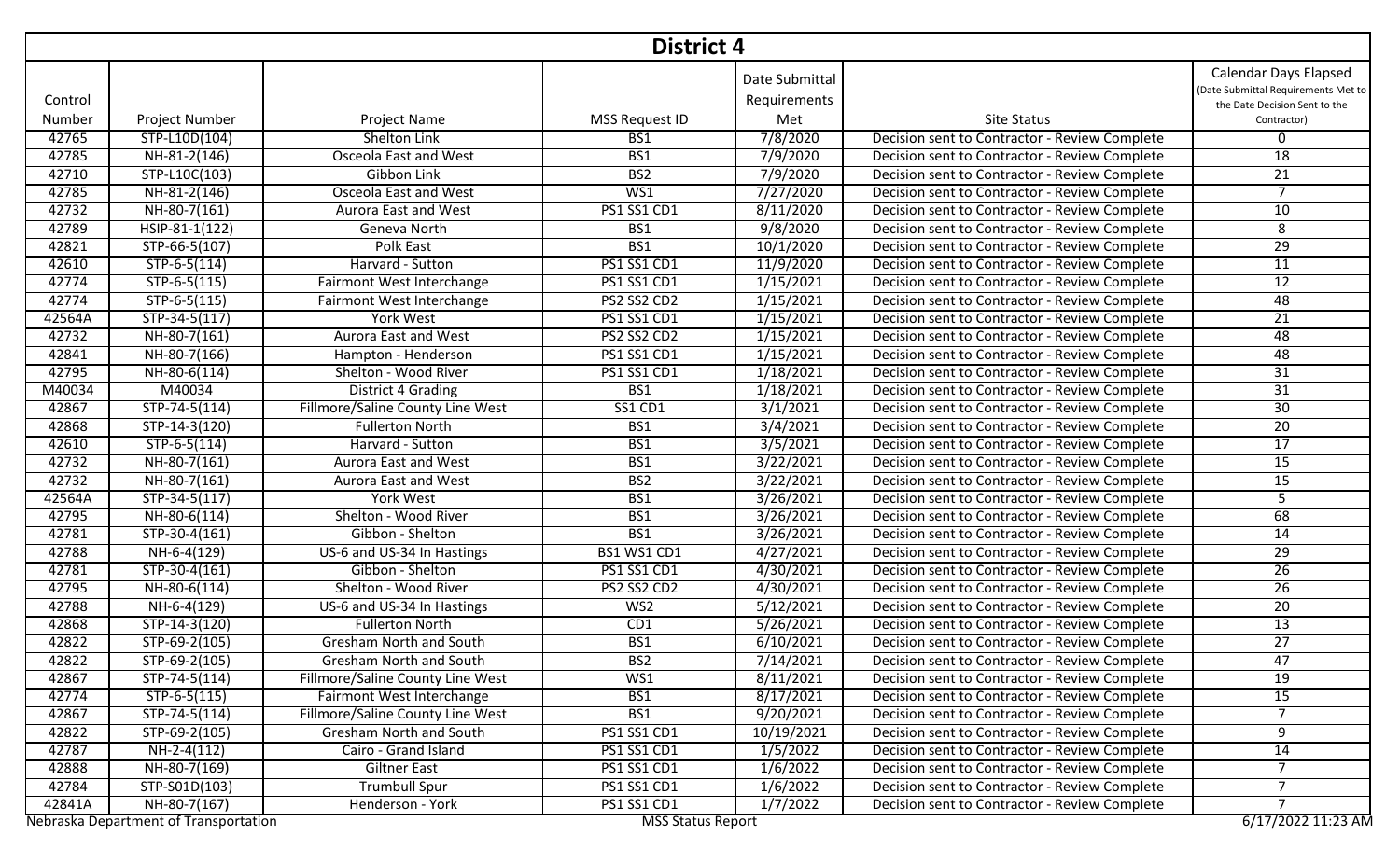|         | <b>District 4</b>                     |                                |                          |                                |                                               |                                                                                                      |  |  |  |
|---------|---------------------------------------|--------------------------------|--------------------------|--------------------------------|-----------------------------------------------|------------------------------------------------------------------------------------------------------|--|--|--|
| Control |                                       |                                |                          | Date Submittal<br>Requirements |                                               | <b>Calendar Days Elapsed</b><br>(Date Submittal Requirements Met to<br>the Date Decision Sent to the |  |  |  |
| Number  | Project Number                        | Project Name                   | MSS Request ID           | Met                            | <b>Site Status</b>                            | Contractor)                                                                                          |  |  |  |
| 42871   | NH-81-1(125)                          | <b>Strang North</b>            | <b>PS1 SS1 CD1</b>       | 1/7/2022                       | Decision sent to Contractor - Review Complete | 25                                                                                                   |  |  |  |
| 42794   | NH-80-6(113)                          | Gibbon - Shelton               | <b>PS1 SS1 CD1</b>       | 1/14/2022                      | Decision sent to Contractor - Review Complete | 5                                                                                                    |  |  |  |
| 42794   | NH-80-6(113)                          | Gibbon - Shelton               | PS2 SS2 CD2              | 1/14/2022                      | Decision sent to Contractor - Review Complete | 5                                                                                                    |  |  |  |
| 42608   | $STP-74-5(110)$                       | S Jct N-14 - Ong Spur          | <b>PS1 SS1 CD1</b>       | 1/24/2022                      | Decision sent to Contractor - Review Complete | $\overline{7}$                                                                                       |  |  |  |
| 42779   | $STP-6-5(116)$                        | Sutton - Grafton               | <b>PS1 SS1 CD1</b>       | 1/24/2022                      | Decision sent to Contractor - Review Complete | $\overline{7}$                                                                                       |  |  |  |
| 42608   | STP-74-5(110)                         | S Jct N-14 - Ong Spur          | BS1                      | 1/25/2022                      | Decision sent to Contractor - Review Complete | $\overline{7}$                                                                                       |  |  |  |
| 42816   | STP-39-2(107)                         | N-92 - Silver Creek            | BS1                      | 2/1/2022                       | Decision sent to Contractor - Review Complete | 0                                                                                                    |  |  |  |
| 42779   | STP-6-5(116)                          | Sutton - Grafton               | BS1                      | 2/28/2022                      | Decision sent to Contractor - Review Complete | 17                                                                                                   |  |  |  |
| 42784   | STP-S01D(103)                         | <b>Trumbull Spur</b>           | BS1                      | 2/28/2022                      | Partner Agency Review Complete                |                                                                                                      |  |  |  |
| 42888   | NH-80-7(169)                          | <b>Giltner East</b>            | BS1                      | 3/4/2022                       | Decision sent to Contractor - Review Complete | 18                                                                                                   |  |  |  |
| 42794   | $NH-80-6(113)$                        | Gibbon - Shelton               | BS1                      | 3/7/2022                       | Decision sent to Contractor - Review Complete | $\overline{31}$                                                                                      |  |  |  |
| 42776   | NH-30-4(162)                          | In Grand Island Bridges        | <b>PS1 SS1 CD1</b>       | 3/16/2022                      | Decision sent to Contractor - Review Complete | $\overline{22}$                                                                                      |  |  |  |
| 42776   | NH-30-4(162)                          | In Grand Island Bridges        | PS2 SS2 CD2              | 3/16/2022                      | Decision sent to Contractor - Review Complete | $\overline{22}$                                                                                      |  |  |  |
| 42776   | NH-30-4(162)                          | In Grand Island Bridges        | <b>PS3 SS3 CD3</b>       | 3/16/2022                      | Decision sent to Contractor - Review Complete | $\overline{22}$                                                                                      |  |  |  |
| 42776   | NH-30-4(162)                          | In Grand Island Bridges        | PS4 SS4 CD4              | 3/16/2022                      | Decision sent to Contractor - Review Complete | $\overline{22}$                                                                                      |  |  |  |
| 42816   | STP-39-2(107)                         | N-92 - Silver Creek            | SS2 CD2                  | 3/22/2022                      | Decision sent to Contractor - Review Complete | $\overline{28}$                                                                                      |  |  |  |
| 42779   | STP-6-5(116)                          | Sutton - Grafton               | $\overline{\text{SS2}}$  | 3/22/2022                      | Decision sent to Contractor - Review Complete | 28                                                                                                   |  |  |  |
| M40035  | $70-4(111)$                           | Arcadia West                   | BS1                      | 3/23/2022                      | Decision sent to Contractor - Review Complete | $\overline{27}$                                                                                      |  |  |  |
| 42783   | STP-92-4(115)                         | N-11 West                      | B <sub>S1</sub>          | 4/4/2022                       | Decision sent to Contractor - Review Complete | $\overline{21}$                                                                                      |  |  |  |
| 42822   | STP-69-2(105)                         | <b>Gresham North and South</b> | SS <sub>2</sub>          | 4/5/2022                       | Decision sent to Contractor - Review Complete | 20                                                                                                   |  |  |  |
| 42841A  | NH-80-7(167)                          | Henderson - York               | CD2                      | 5/3/2022                       | Decision sent to Contractor - Review Complete | $\overline{2}$                                                                                       |  |  |  |
| 42827   | STP-281-1(119)                        | Ayr North & South              | <b>PS1 SS1 CD1</b>       | 5/23/2022                      | Decision sent to Contractor - Review Complete | 8                                                                                                    |  |  |  |
| 42841   | NH-80-7(166)                          | Hampton - Henderson            | BS1                      |                                | Request Withdrawn by the Contractor           | <b>Withdrawn by Contractor</b>                                                                       |  |  |  |
|         |                                       |                                |                          |                                |                                               |                                                                                                      |  |  |  |
|         |                                       |                                |                          |                                |                                               |                                                                                                      |  |  |  |
|         |                                       |                                |                          |                                |                                               |                                                                                                      |  |  |  |
|         |                                       |                                |                          |                                |                                               |                                                                                                      |  |  |  |
|         |                                       |                                |                          |                                |                                               |                                                                                                      |  |  |  |
|         |                                       |                                |                          |                                |                                               |                                                                                                      |  |  |  |
|         | Nebraska Department of Transportation |                                | <b>MSS Status Report</b> |                                |                                               | 6/17/2022 11:23 AM                                                                                   |  |  |  |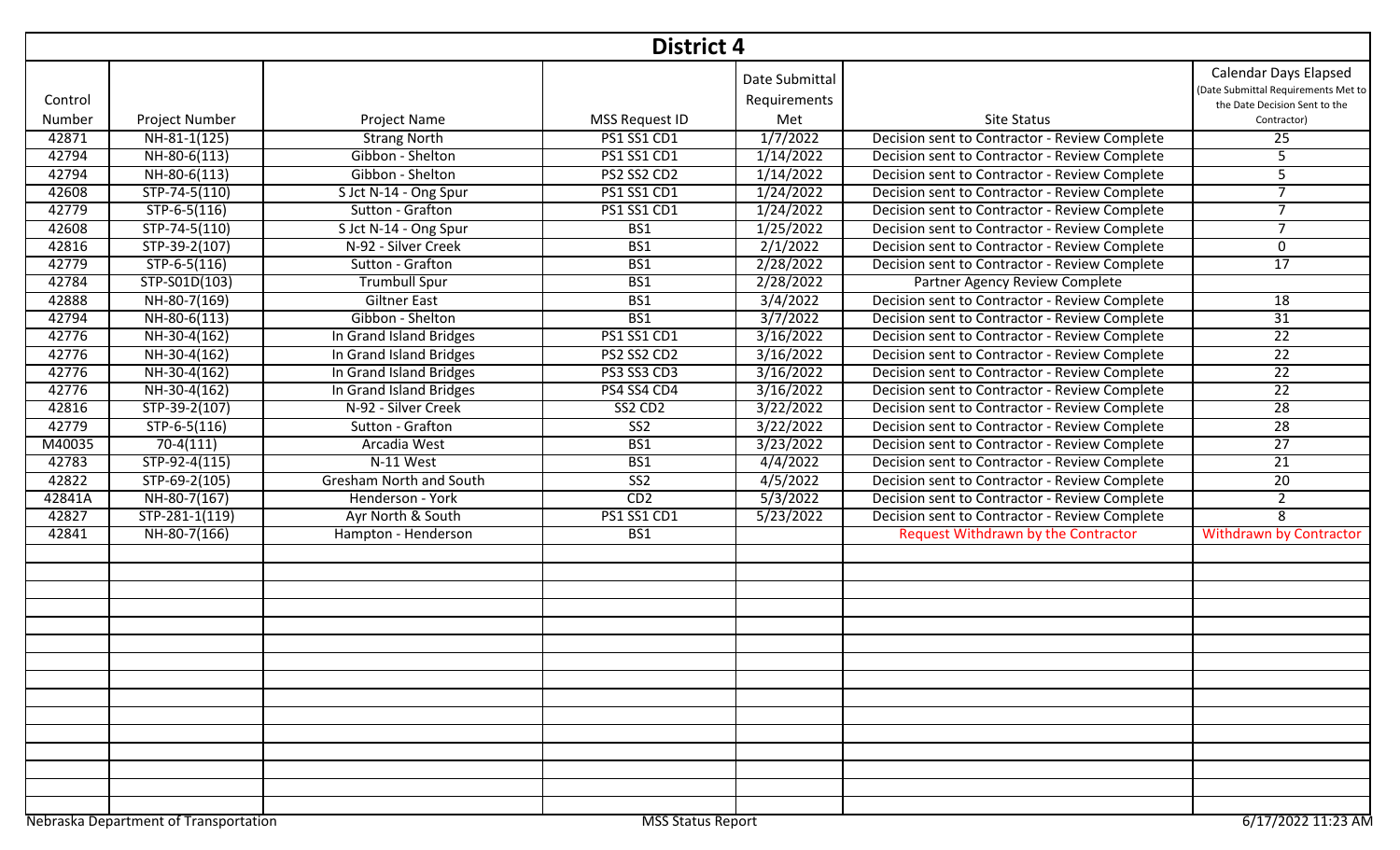|         | <b>District 5</b>                     |                                           |                          |                                |                                               |                                                                                                      |  |  |  |
|---------|---------------------------------------|-------------------------------------------|--------------------------|--------------------------------|-----------------------------------------------|------------------------------------------------------------------------------------------------------|--|--|--|
| Control |                                       |                                           |                          | Date Submittal<br>Requirements |                                               | <b>Calendar Days Elapsed</b><br>(Date Submittal Requirements Met to<br>the Date Decision Sent to the |  |  |  |
| Number  | Project Number                        | Project Name                              | MSS Request ID           | Met                            | <b>Site Status</b>                            | Contractor)                                                                                          |  |  |  |
| 51512   | ENH-79(42)                            | Scottsbluff Monument Valley Pathway North | BS <sub>2</sub>          | 7/29/2020                      | Decision sent to Contractor - Review Complete | 20                                                                                                   |  |  |  |
| 51603   | NH-80-1(201)                          | Bushnell Interchange-West Kimball         | SS <sub>1</sub>          | 7/30/2020                      | Decision sent to Contractor - Review Complete | 6                                                                                                    |  |  |  |
| 51302   | STP-L17J(107)                         | <b>Sidney Link</b>                        | PS1                      | 10/27/2020                     | Decision sent to Contractor - Review Complete | 35                                                                                                   |  |  |  |
| 51541   | STP-27-4(109)                         | In Gordon & South                         | PS1 SS1 CD1              | 1/25/2021                      | Decision sent to Contractor - Review Complete | 91                                                                                                   |  |  |  |
| 51392   | STP-92-1(124)                         | <b>Wyoming State Line East</b>            | PS1 SS1 CD1              | 2/5/2021                       | Decision sent to Contractor - Review Complete | 14                                                                                                   |  |  |  |
| 51399A  | NH-2-1(126)                           | Cody Ave. East, Alliance                  | PS1 SS1 CD1              | 2/5/2021                       | Decision sent to Contractor - Review Complete | 14                                                                                                   |  |  |  |
| 51541   | $STP-27-4(109)$                       | In Gordon & South                         | BS1                      | 2/5/2021                       | Decision sent to Contractor - Review Complete | 14                                                                                                   |  |  |  |
| 51550   | STP-30-1(137)                         | Potter East and West                      | PS1 SS1 CD1              | 2/10/2021                      | Decision sent to Contractor - Review Complete | 33                                                                                                   |  |  |  |
| 51443   | DPS-385-3(119)                        | L62A North                                | PS1 SS1 CD1              | 2/11/2021                      | Decision sent to Contractor - Review Complete | 34                                                                                                   |  |  |  |
| 51443   | DPS-385-3(119)                        | L62A North                                | BS1 PS2 SS2 CD2          | 2/16/2021                      | Decision sent to Contractor - Review Complete | $\overline{36}$                                                                                      |  |  |  |
| 51302   | STP-L17J(107)                         | Sidney Link                               | PS <sub>2</sub>          | 2/22/2021                      | Decision sent to Contractor - Review Complete | 16                                                                                                   |  |  |  |
| 51621   | $SRR-83(23)$                          | Fort Robinson State Park                  | $S51$                    | 4/7/2021                       | Decision sent to Contractor - Review Complete | 19                                                                                                   |  |  |  |
| 51546   | STP-27-3(102)                         | Oshkosh South                             | <b>PS1 SS1 CD1</b>       | 1/5/2022                       | Decision sent to Contractor - Review Complete | 8                                                                                                    |  |  |  |
| 51544   | STP-29-4(110)                         | In Mitchell and North                     | PS1 SS1 CD1              | 1/14/2022                      | Decision sent to Contractor - Review Complete | 11                                                                                                   |  |  |  |
| 51105   | STP-29-4(106)                         | Agate North & South                       | PS1 SS1 CD1              | 1/14/2022                      | Decision sent to Contractor - Review Complete | 11                                                                                                   |  |  |  |
| 51470   | NH-385-3(120)                         | <b>Dalton North</b>                       | <b>PS1 SS1 CD1</b>       | 1/21/2022                      | Decision sent to Contractor - Review Complete | 24                                                                                                   |  |  |  |
| 51598   | $\overline{ITS-NH\text{-}DS(104)}$    | District 5 DMS                            | BS1                      | 1/24/2022                      | Decision sent to Contractor - Review Complete | $\overline{7}$                                                                                       |  |  |  |
| 51443   | DPS-385-3(119)                        | L62A North                                | WS1                      | 1/31/2022                      | Decision sent to Contractor - Review Complete | $\mathbf{1}$                                                                                         |  |  |  |
| 51535   | NH-80-1(192)                          | <b>Brownson East</b>                      | PS1 SS1 CD1              | 2/21/2022                      | Decision sent to Contractor - Review Complete | 38                                                                                                   |  |  |  |
| 51558   | STP-385-2(113)                        | Colorado Line - Chappell                  | BS1                      | 2/24/2022                      | Decision sent to Contractor - Review Complete | $\overline{20}$                                                                                      |  |  |  |
| 51546   | $STP-27-3(102)$                       | Oshkosh South                             | BS1                      | 2/24/2022                      | Decision sent to Contractor - Review Complete | 20                                                                                                   |  |  |  |
| 51535   | NH-80-1(192)                          | <b>Brownson East</b>                      | WS1 SS2                  | 3/2/2022                       | Decision sent to Contractor - Review Complete | $\overline{54}$                                                                                      |  |  |  |
| 51470   | NH-385-3(120)                         | Dalton North                              | BS1                      | 3/15/2022                      | Decision sent to Contractor - Review Complete | $\mathbf{1}$                                                                                         |  |  |  |
| 51399A  | NH-2-1(126)                           | Cody Ave. East, Alliance                  | PS2 SS2 CD2              | 3/17/2022                      | Decision sent to Contractor - Review Complete | $\overline{14}$                                                                                      |  |  |  |
| 51443   | DPS-385-3(119)                        | L62A North                                | <b>PS3 SS3 CD3</b>       | 3/17/2022                      | Decision sent to Contractor - Review Complete | 14                                                                                                   |  |  |  |
| 51558   | STP-385-2(113)                        | Colorado Line - Chappell                  | PS1 SS1 CD1              | 3/26/2022                      | Decision sent to Contractor - Review Complete | 24                                                                                                   |  |  |  |
| 51105   | STP-29-4(106)                         | Agate North & South                       | BS1                      | 3/28/2022                      | Decision sent to Contractor - Review Complete | $\overline{70}$                                                                                      |  |  |  |
| 51544   | STP-29-4(110)                         | In Mitchell and North                     | BS1                      | 3/28/2022                      | Decision sent to Contractor - Review Complete | 42                                                                                                   |  |  |  |
| 51606   | STP-88-1(111)                         | Banner/Morrill Co. Line - Bridgeport      | BS1                      | 3/28/2022                      | Decision sent to Contractor - Review Complete | $\overline{38}$                                                                                      |  |  |  |
| 51549   | NH-20-1(148)                          | Crawford West                             | <b>PS1 SS1 CD1</b>       | 5/4/2022                       | Decision sent to Contractor - Review Complete | 6                                                                                                    |  |  |  |
|         |                                       |                                           |                          |                                |                                               |                                                                                                      |  |  |  |
|         |                                       |                                           |                          |                                |                                               |                                                                                                      |  |  |  |
|         |                                       |                                           |                          |                                |                                               |                                                                                                      |  |  |  |
|         |                                       |                                           |                          |                                |                                               |                                                                                                      |  |  |  |
|         |                                       |                                           |                          |                                |                                               |                                                                                                      |  |  |  |
|         |                                       |                                           |                          |                                |                                               |                                                                                                      |  |  |  |
|         |                                       |                                           |                          |                                |                                               |                                                                                                      |  |  |  |
|         |                                       |                                           |                          |                                |                                               |                                                                                                      |  |  |  |
|         | Nebraska Department of Transportation |                                           | <b>MSS Status Report</b> |                                |                                               | 6/17/2022 11:23 AM                                                                                   |  |  |  |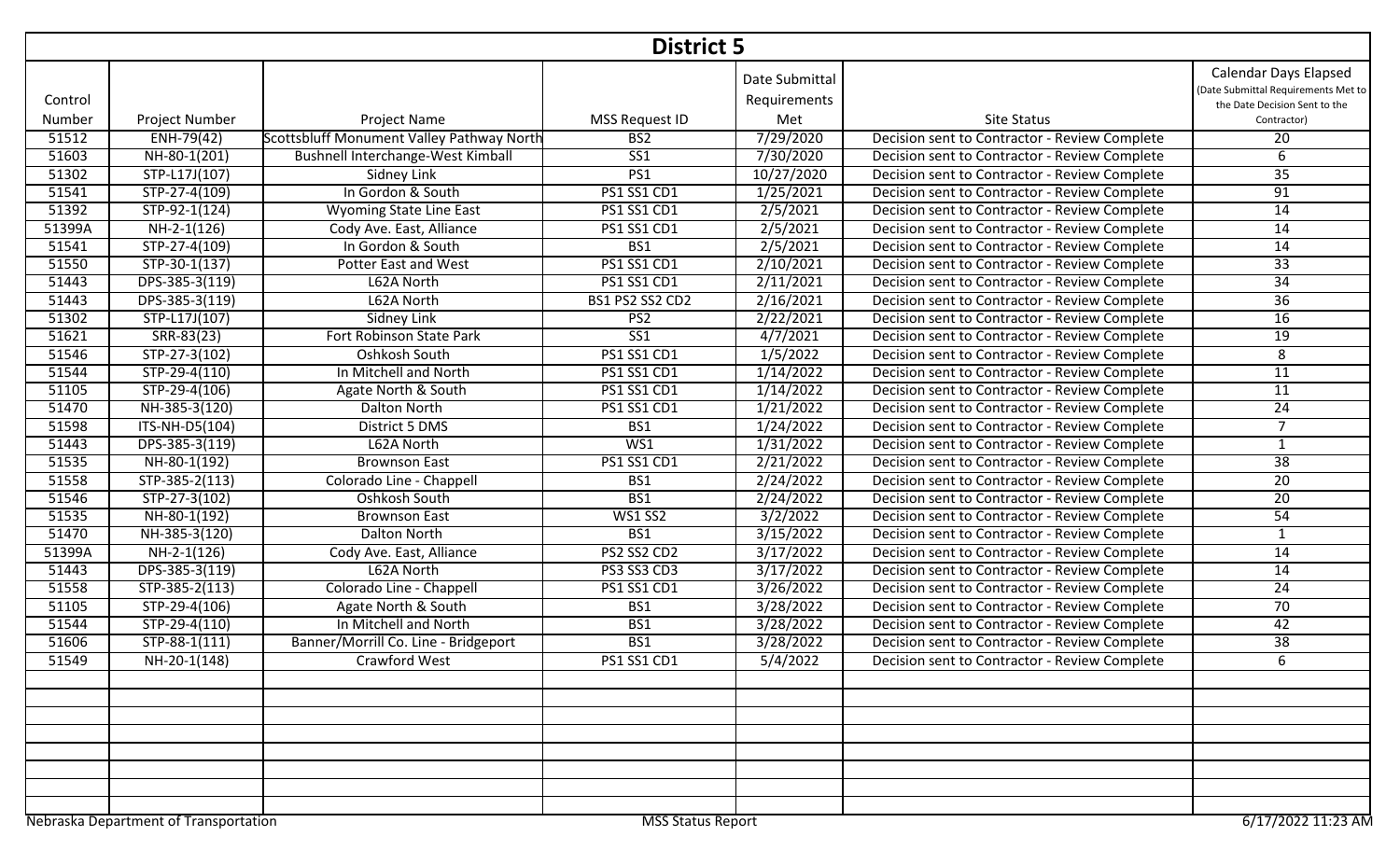|         | <b>District 6</b>                     |                             |                          |                                |                                               |                                                                                                      |  |  |  |
|---------|---------------------------------------|-----------------------------|--------------------------|--------------------------------|-----------------------------------------------|------------------------------------------------------------------------------------------------------|--|--|--|
| Control |                                       |                             |                          | Date Submittal<br>Requirements |                                               | <b>Calendar Days Elapsed</b><br>(Date Submittal Requirements Met to<br>the Date Decision Sent to the |  |  |  |
| Number  | <b>Project Number</b>                 | Project Name                | MSS Request ID           | Met                            | <b>Site Status</b>                            | Contractor)                                                                                          |  |  |  |
| 61594   | STP-30-2(147)                         | Maxwell - Brady             | PS5 SS5 CD5              | 7/8/2020                       | Decision sent to Contractor - Review Complete | 14                                                                                                   |  |  |  |
| 61594   | STP-30-2(147)                         | Maxwell - Brady             | BS1                      | 7/30/2020                      | Decision sent to Contractor - Review Complete | 25                                                                                                   |  |  |  |
| 61647   | $STP-21-2(118)$                       | Lexington North             | BS1                      | 9/2/2020                       | Decision sent to Contractor - Review Complete | 8                                                                                                    |  |  |  |
| 60942   | STP-183-3(112)                        | <b>Ansley Viaduct</b>       | <b>PS1 SS1</b>           | 9/24/2020                      | Decision sent to Contractor - Review Complete | $\overline{7}$                                                                                       |  |  |  |
| 61647   | $STP-21-2(118)$                       | Lexington North             | CD1                      | 10/7/2020                      | Decision sent to Contractor - Review Complete | 16                                                                                                   |  |  |  |
| 61561   | $NH-2-2(117)$                         | Hyannis - Whitman           | B <sub>S2</sub>          | 11/20/2020                     | Decision sent to Contractor - Review Complete | $\overline{14}$                                                                                      |  |  |  |
| 61605   | $STP-21-2(114)$                       | Eustis - Cozad              | PS1 SS1 CD1              | 11/20/2020                     | Decision sent to Contractor - Review Complete | 18                                                                                                   |  |  |  |
| 61647   | STP-21-2(118)                         | Lexington North             | PS1 SS1 CD2              | 11/20/2020                     | Decision sent to Contractor - Review Complete | 18                                                                                                   |  |  |  |
| 61597   | STP-21-3(105)                         | Oconto North and South      | PS1 SS1 CD1              | 11/20/2020                     | Decision sent to Contractor - Review Complete | 18                                                                                                   |  |  |  |
| 61565   | NH-STP-80-3(152)                      | Brule - Ogallala            | PS1                      | 11/24/2020                     | Decision sent to Contractor - Review Complete | 59                                                                                                   |  |  |  |
| 61565   | NH-STP-80-3(152)                      | Brule - Ogallala            | $S51$                    | 11/24/2020                     | Decision sent to Contractor - Review Complete | 6                                                                                                    |  |  |  |
| 61565   | NH-STP-80-3(152)                      | Brule - Ogallala            | SS <sub>2</sub>          | 11/24/2020                     | Decision sent to Contractor - Review Complete | $\overline{13}$                                                                                      |  |  |  |
| 61565   | NH-STP-80-3(152)                      | Brule - Ogallala            | PS2                      | 12/22/2020                     | Decision sent to Contractor - Review Complete | 79                                                                                                   |  |  |  |
| 60823   | STP-97-3(102)                         | Tryon - Mullen              | BS1                      | 2/3/2021                       | <b>Request Withdrawn by the Contractor</b>    | <b>Withdrawn by Contractor</b>                                                                       |  |  |  |
| 61615   | NH-2-2(121)                           | Halsey West and East        | <b>PS1 SS1 CD1</b>       | 2/10/2021                      | Decision sent to Contractor - Review Complete | $\overline{33}$                                                                                      |  |  |  |
| 61615   | NH-2-2(121)                           | <b>Halsey West and East</b> | BS1                      | 2/10/2021                      | Decision sent to Contractor - Review Complete | 55                                                                                                   |  |  |  |
| 61597   | STP-21-3(105)                         | Oconto North and South      | BS1                      | 2/26/2021                      | Decision sent to Contractor - Review Complete | 26                                                                                                   |  |  |  |
| 61605   | $STP-21-2(114)$                       | Eustis - Cozad              | <b>BS1 WS1</b>           | 3/17/2021                      | Decision sent to Contractor - Review Complete | $\overline{2}$                                                                                       |  |  |  |
| 61605   | $STP-21-2(114)$                       | Eustis - Cozad              | <b>BS2 WS2</b>           | 3/17/2021                      | Decision sent to Contractor - Review Complete | 5                                                                                                    |  |  |  |
| 60823   | STP-97-3(102)                         | Tryon - Mullen              | PS <sub>1</sub>          | 3/19/2021                      | Decision sent to Contractor - Review Complete | 3                                                                                                    |  |  |  |
| 60823   | STP-97-3(102)                         | Tryon - Mullen              | $\overline{\text{SS1}}$  | 3/19/2021                      | Decision sent to Contractor - Review Complete | 3                                                                                                    |  |  |  |
| 60823   | STP-97-3(102)                         | Tryon - Mullen              | B <sub>S2</sub>          | 3/23/2021                      | Decision sent to Contractor - Review Complete | $\overline{8}$                                                                                       |  |  |  |
| 61515   | $STP-70-3(108)$                       | <b>Westerville East</b>     | BS1                      | 5/11/2021                      | Decision sent to Contractor - Review Complete | $\overline{23}$                                                                                      |  |  |  |
| 61647   | $STP-21-2(118)$                       | Lexington North             | SS <sub>2</sub>          | 6/3/2021                       | Decision sent to Contractor - Review Complete | $\overline{25}$                                                                                      |  |  |  |
| 61683   | $SRR-51(63)$                          | Lake McConaughy             | CD1                      | 10/5/2021                      | Decision sent to Contractor - Review Complete | $\overline{20}$                                                                                      |  |  |  |
| 61683   | $SRR-51(63)$                          | Lake McConaughy             | BS1                      | 10/7/2021                      | Decision sent to Contractor - Review Complete | 7                                                                                                    |  |  |  |
| 61683   | $SRR-51(63)$                          | Lake McConaughy             | BS2                      | 10/9/2021                      | Decision sent to Contractor - Review Complete | $\overline{27}$                                                                                      |  |  |  |
| 61616   | NH-2-3(123)                           | Halsey - Dunning            | BS1                      | 12/2/2021                      | Decision sent to Contractor - Review Complete | 18                                                                                                   |  |  |  |
| 61612   | STP-30-2(148)                         | North Platte East Bridge    | <b>BS1 WS1</b>           | 12/20/2021                     | Decision sent to Contractor - Review Complete | $\overline{7}$                                                                                       |  |  |  |
| 61612   | STP-30-2(148)                         | North Platte East Bridge    | CD1                      | 12/21/2021                     | Decision sent to Contractor - Review Complete | $\mathbf{1}$                                                                                         |  |  |  |
| 61565   | NH-STP-80-3(152)                      | Brule - Ogallala            | WS1                      | 1/21/2022                      | Decision sent to Contractor - Review Complete | 42                                                                                                   |  |  |  |
| 61650   | ITS-NH-D6(106)                        | District 6 Overhead DMS     | BS1                      | 1/25/2022                      | Decision sent to Contractor - Review Complete | 30                                                                                                   |  |  |  |
| 61628   | $NH-2-3(124)$                         | Anselmo - Merna             | PS1                      | 1/25/2022                      | Decision sent to Contractor - Review Complete | 7                                                                                                    |  |  |  |
| 61650   | ITS-NH-D6(106)                        | District 6 Overhead DMS     | BS <sub>2</sub>          | 1/26/2022                      | Decision sent to Contractor - Review Complete | 29                                                                                                   |  |  |  |
| 61595   | NH-2-2(120)                           | <b>Thedford West</b>        | PS1 SS1 CD1              | 1/31/2022                      | Decision sent to Contractor - Review Complete | $\overline{7}$                                                                                       |  |  |  |
| 61616   | NH-2-3(123)                           | Halsey - Dunning            | PS1 SS1 CD1              | 1/31/2022                      | Decision sent to Contractor - Review Complete | $\overline{7}$                                                                                       |  |  |  |
| 61631   | $\overline{NH} - 26 - 2(152)$         | Garden/Keith Co. Line East  | PS1 SS1 CD1              | 1/31/2022                      | Decision sent to Contractor - Review Complete | 28                                                                                                   |  |  |  |
| 61661   | NH-80-4(153)                          | Gothenburg - Cozad          | PS1 SS1 CD1              | 1/31/2022                      | Decision sent to Contractor - Review Complete | $\overline{58}$                                                                                      |  |  |  |
|         | Nebraska Department of Transportation |                             | <b>MSS Status Report</b> |                                |                                               | 6/17/2022 11:23 AM                                                                                   |  |  |  |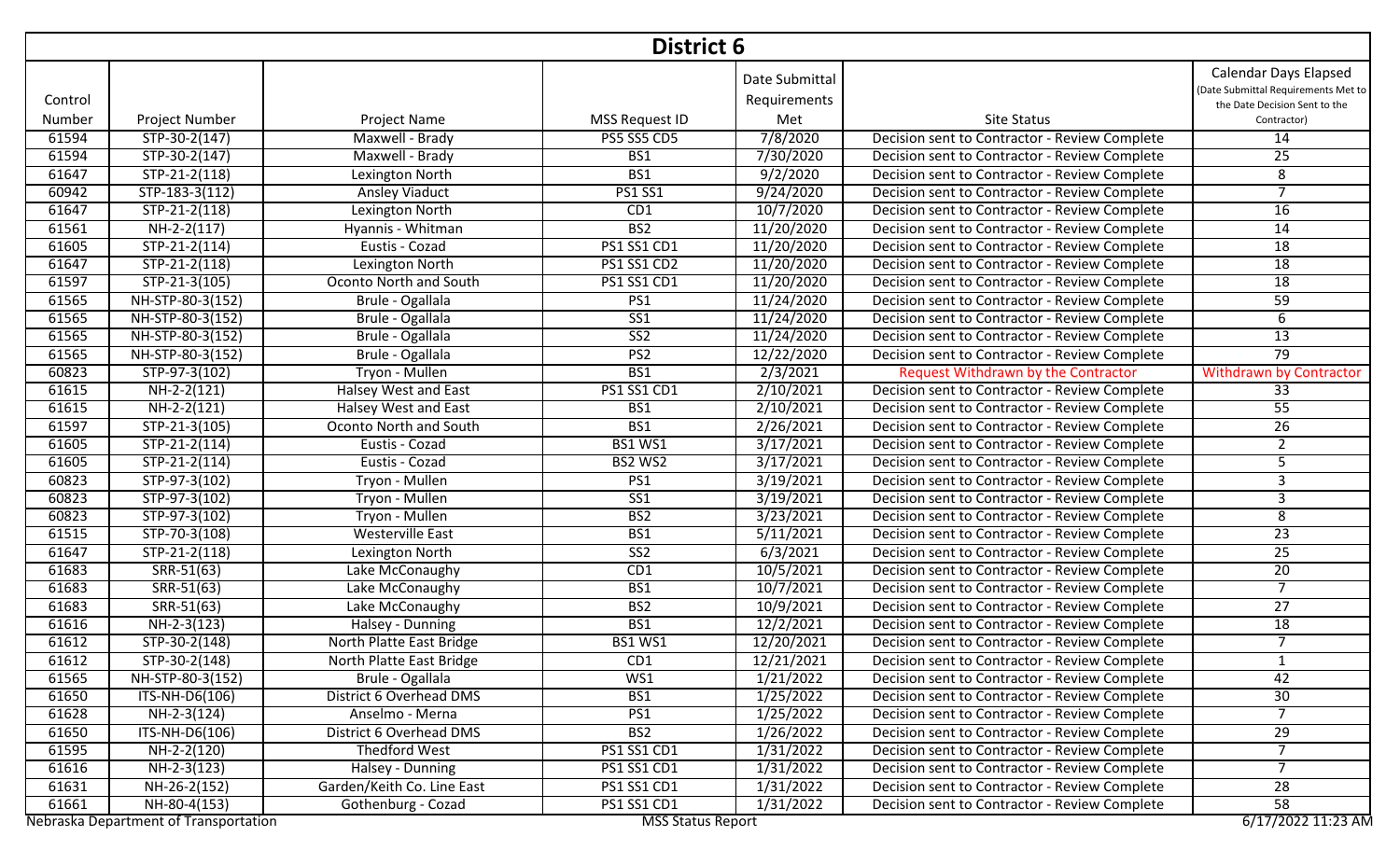|         | <b>District 6</b>                     |                            |                          |                                |                                               |                                                                                                      |  |  |  |
|---------|---------------------------------------|----------------------------|--------------------------|--------------------------------|-----------------------------------------------|------------------------------------------------------------------------------------------------------|--|--|--|
| Control |                                       |                            |                          | Date Submittal<br>Requirements |                                               | <b>Calendar Days Elapsed</b><br>(Date Submittal Requirements Met to<br>the Date Decision Sent to the |  |  |  |
| Number  | Project Number                        | Project Name               | MSS Request ID           | Met                            | <b>Site Status</b>                            | Contractor)                                                                                          |  |  |  |
| 61565   | NH-STP-80-3(152)                      | Brule - Ogallala           | W <sub>S2</sub>          | 2/1/2022                       | Decision sent to Contractor - Review Complete | 13                                                                                                   |  |  |  |
| 61565   | NH-STP-80-3(152)                      | Brule - Ogallala           | W <sub>S3</sub>          | 2/1/2022                       | Decision sent to Contractor - Review Complete | $\overline{14}$                                                                                      |  |  |  |
| 61565   | NH-STP-80-3(152)                      | Brule - Ogallala           | W <sub>S4</sub>          | 2/1/2022                       | Decision sent to Contractor - Review Complete | 14                                                                                                   |  |  |  |
| 61618   | STP-97-3(106)                         | <b>Tryon North</b>         | BS1                      | 2/8/2022                       | Decision sent to Contractor - Review Complete | $\overline{14}$                                                                                      |  |  |  |
| 61612   | STP-30-2(148)                         | North Platte East Bridge   | CD2                      | 2/18/2022                      | Decision sent to Contractor - Review Complete | 11                                                                                                   |  |  |  |
| 61619   | STP-NH-61-2(115)                      | Kingsley Dam South         | BS1                      | 2/23/2022                      | Decision sent to Contractor - Review Complete | 9                                                                                                    |  |  |  |
| 61629   | $STP-61-2(116)$                       | Kingsley Dam               | BS1                      | 2/23/2022                      | Decision sent to Contractor - Review Complete | 9                                                                                                    |  |  |  |
| 61616   | $NH-2-3(123)$                         | Halsey - Dunning           | BS <sub>2</sub>          | 2/23/2022                      | Decision sent to Contractor - Review Complete | 12                                                                                                   |  |  |  |
| 61595   | NH-2-2(120)                           | <b>Thedford West</b>       | BS1                      | 2/23/2022                      | Decision sent to Contractor - Review Complete | $\overline{12}$                                                                                      |  |  |  |
| 61631   | NH-26-2(152)                          | Garden/Keith Co. Line East | BS1                      | 2/24/2022                      | Decision sent to Contractor - Review Complete | $\overline{20}$                                                                                      |  |  |  |
| 61619   | STP-NH-61-2(115)                      | Kingsley Dam South         | <b>PS1 SS1 CD1</b>       | 4/6/2022                       | Decision sent to Contractor - Review Complete | $\overline{27}$                                                                                      |  |  |  |
| 61618   | STP-97-3(106)                         | <b>Tryon North</b>         | <b>PS1 SS1 CD1</b>       | 4/6/2022                       | Decision sent to Contractor - Review Complete | $\overline{27}$                                                                                      |  |  |  |
| 61569   | STP-97-3(104)                         | <b>Mullen South</b>        | <b>PS1 SS1 CD1</b>       | 4/6/2022                       | Decision sent to Contractor - Review Complete | $\overline{27}$                                                                                      |  |  |  |
| 61561   | $\overline{NH-2-2(117)}$              | Hyannis - Whitman          | BS1                      |                                | <b>Request Withdrawn by the Contractor</b>    | <b>Withdrawn by Contractor</b>                                                                       |  |  |  |
|         |                                       |                            |                          |                                |                                               |                                                                                                      |  |  |  |
|         |                                       |                            |                          |                                |                                               |                                                                                                      |  |  |  |
|         |                                       |                            |                          |                                |                                               |                                                                                                      |  |  |  |
|         |                                       |                            |                          |                                |                                               |                                                                                                      |  |  |  |
|         |                                       |                            |                          |                                |                                               |                                                                                                      |  |  |  |
|         |                                       |                            |                          |                                |                                               |                                                                                                      |  |  |  |
|         |                                       |                            |                          |                                |                                               |                                                                                                      |  |  |  |
|         |                                       |                            |                          |                                |                                               |                                                                                                      |  |  |  |
|         |                                       |                            |                          |                                |                                               |                                                                                                      |  |  |  |
|         |                                       |                            |                          |                                |                                               |                                                                                                      |  |  |  |
|         |                                       |                            |                          |                                |                                               |                                                                                                      |  |  |  |
|         |                                       |                            |                          |                                |                                               |                                                                                                      |  |  |  |
|         |                                       |                            |                          |                                |                                               |                                                                                                      |  |  |  |
|         |                                       |                            |                          |                                |                                               |                                                                                                      |  |  |  |
|         |                                       |                            |                          |                                |                                               |                                                                                                      |  |  |  |
|         |                                       |                            |                          |                                |                                               |                                                                                                      |  |  |  |
|         |                                       |                            |                          |                                |                                               |                                                                                                      |  |  |  |
|         |                                       |                            |                          |                                |                                               |                                                                                                      |  |  |  |
|         |                                       |                            |                          |                                |                                               |                                                                                                      |  |  |  |
|         |                                       |                            |                          |                                |                                               |                                                                                                      |  |  |  |
|         |                                       |                            |                          |                                |                                               |                                                                                                      |  |  |  |
|         |                                       |                            |                          |                                |                                               |                                                                                                      |  |  |  |
|         |                                       |                            |                          |                                |                                               |                                                                                                      |  |  |  |
|         |                                       |                            |                          |                                |                                               |                                                                                                      |  |  |  |
|         | Nebraska Department of Transportation |                            | <b>MSS Status Report</b> |                                |                                               | 6/17/2022 11:23 AM                                                                                   |  |  |  |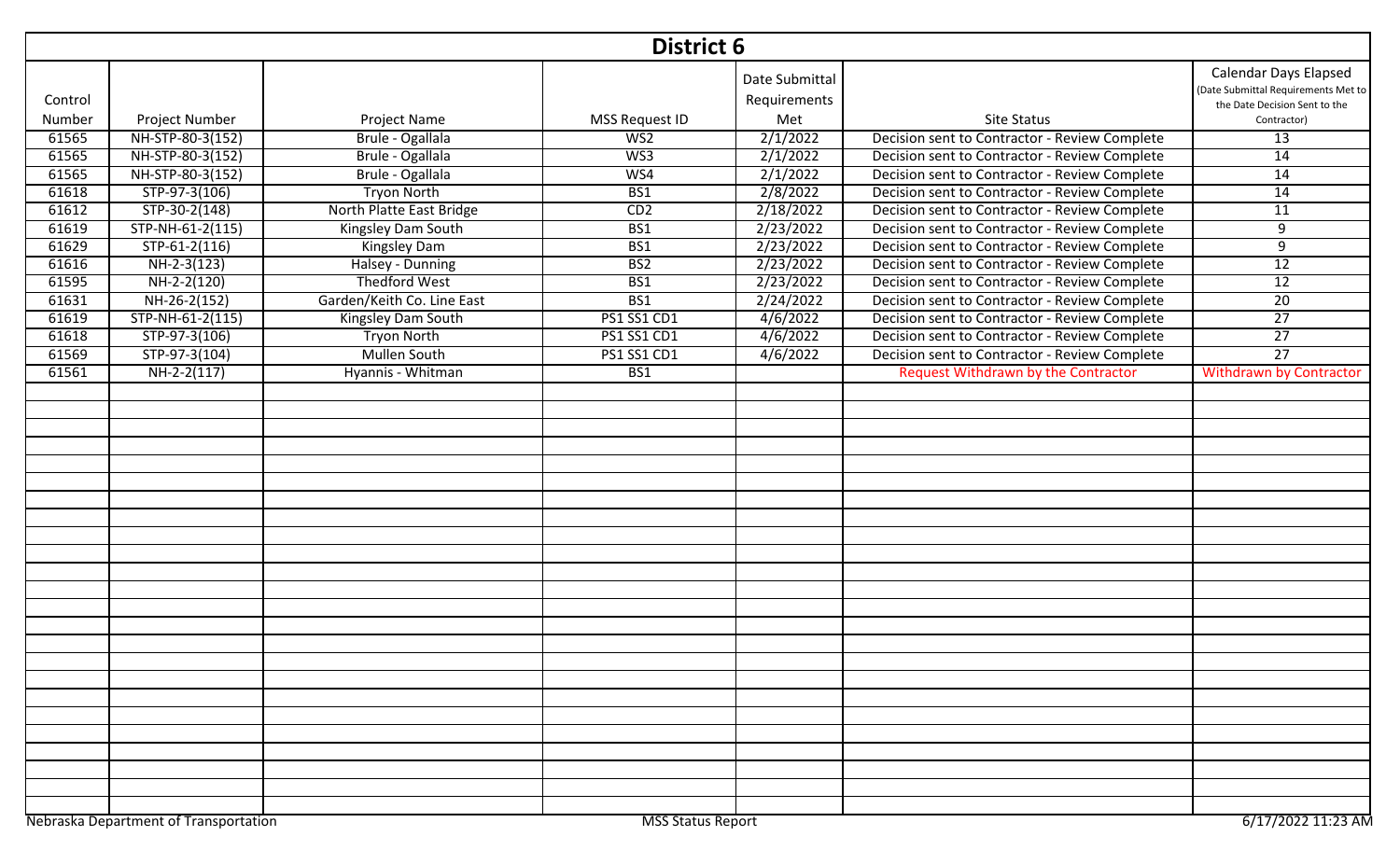| <b>District 7</b> |                                                                                         |                                          |                         |                                |                                               |                                                                                                      |  |  |  |  |
|-------------------|-----------------------------------------------------------------------------------------|------------------------------------------|-------------------------|--------------------------------|-----------------------------------------------|------------------------------------------------------------------------------------------------------|--|--|--|--|
| Control           |                                                                                         |                                          |                         | Date Submittal<br>Requirements |                                               | <b>Calendar Days Elapsed</b><br>(Date Submittal Requirements Met to<br>the Date Decision Sent to the |  |  |  |  |
| Number            | Project Number                                                                          | Project Name                             | MSS Request ID          | Met                            | <b>Site Status</b>                            | Contractor)                                                                                          |  |  |  |  |
| 71192             | NH-83-1(118)                                                                            | Frazier Creek North & South              | $\overline{\text{SS2}}$ | 9/2/2020                       | Decision sent to Contractor - Review Complete |                                                                                                      |  |  |  |  |
| 71018             | HSIP-1315(11)                                                                           | <b>Benkelman Northeast</b>               | WS1                     | 10/2/2020                      | Decision sent to Contractor - Review Complete | 14                                                                                                   |  |  |  |  |
| 71189             | NH-183-1(118)                                                                           | Holdrege South                           | B <sub>S1</sub>         | 10/7/2020                      | Decision sent to Contractor - Review Complete | $\overline{23}$                                                                                      |  |  |  |  |
| 70510             | STP-10-1(104)                                                                           | Franklin South                           | BS1                     | 10/9/2020                      | Decision sent to Contractor - Review Complete | $\overline{35}$                                                                                      |  |  |  |  |
| 70510             | STP-10-1(104)                                                                           | <b>Franklin South</b>                    | B <sub>S2</sub>         | 10/9/2020                      | Decision sent to Contractor - Review Complete | 52                                                                                                   |  |  |  |  |
| 70510             | $STP-10-1(104)$                                                                         | Franklin South                           | BS3                     | 10/9/2020                      | Decision sent to Contractor - Review Complete | $\overline{52}$                                                                                      |  |  |  |  |
| 70510             | STP-10-1(104)                                                                           | Franklin South                           | PS1 SS1 CD1             | 12/2/2020                      | Decision sent to Contractor - Review Complete | 0                                                                                                    |  |  |  |  |
| 70850             | STP-46-1(105)                                                                           | Oxford North                             | <b>PS1 SS1 CD1</b>      | 12/2/2020                      | Decision sent to Contractor - Review Complete | 0                                                                                                    |  |  |  |  |
| 71189             | NH-183-1(118)                                                                           | Holdrege South                           | PS1 SS1 CD1             | 12/2/2020                      | Decision sent to Contractor - Review Complete | 0                                                                                                    |  |  |  |  |
| 71183             | $STP-61-2(114)$                                                                         | Chase/Perkins Co Line North              | PS1 SS1 CD1             | 2/24/2021                      | Decision sent to Contractor - Review Complete | $\overline{23}$                                                                                      |  |  |  |  |
| 71182             | $STP-25-1(111)$                                                                         | <b>Trenton North</b>                     | BS1                     | 3/8/2021                       | Decision sent to Contractor - Review Complete | $\overline{32}$                                                                                      |  |  |  |  |
| 71245             | <b>AFE-G026</b>                                                                         | District 7 - Districtwide Paint Striping | $S51$                   | 3/23/2021                      | Decision sent to Contractor - Review Complete | 15                                                                                                   |  |  |  |  |
| 71245             | <b>AFE-G026</b>                                                                         | District 7 - Districtwide Paint Striping | $\overline{SS2}$        | 3/23/2021                      | Decision sent to Contractor - Review Complete | 16                                                                                                   |  |  |  |  |
| 71245             | <b>AFE-G026</b>                                                                         | District 7 - Districtwide Paint Striping | $\overline{\text{SS3}}$ | 3/23/2021                      | Decision sent to Contractor - Review Complete | 15                                                                                                   |  |  |  |  |
| 71182             | $STP-25-1(111)$                                                                         | <b>Trenton North</b>                     | PS1                     | 3/30/2021                      | Decision sent to Contractor - Review Complete | $\overline{7}$                                                                                       |  |  |  |  |
| 70639A            | STP-89-3(111)                                                                           | <b>Orleans South Bridges</b>             | BS1                     | 7/1/2021                       | Decision sent to Contractor - Review Complete | $\overline{34}$                                                                                      |  |  |  |  |
| 70639A            | STP-89-3(111)                                                                           | <b>Orleans South Bridges</b>             | BS <sub>2</sub>         | 7/1/2021                       | Decision sent to Contractor - Review Complete | 34                                                                                                   |  |  |  |  |
| 71189             | NH-183-1(118)                                                                           | <b>Holdrege South</b>                    | $\overline{\text{SS1}}$ | 7/28/2021                      | Decision sent to Contractor - Review Complete | 6                                                                                                    |  |  |  |  |
| 71171             | $NH-6-3(127)$                                                                           | Arapahoe West Bridge                     | BS1                     | 8/25/2021                      | Decision sent to Contractor - Review Complete | $\overline{7}$                                                                                       |  |  |  |  |
| 71190             | STP-23-2(129)                                                                           | Brandon - E Jct N-61                     | PS1 SS1 CD1             | 1/5/2022                       | Decision sent to Contractor - Review Complete | 6                                                                                                    |  |  |  |  |
| 70919             | STP-S15A(101)                                                                           | Champion Spur                            | PS1 SS1 CD1             | 1/17/2022                      | Decision sent to Contractor - Review Complete | 9                                                                                                    |  |  |  |  |
| 71162             | STP-61-1(111)                                                                           | <b>Indian Creek North</b>                | PS1 SS1 CD1             | 1/17/2022                      | Decision sent to Contractor - Review Complete | $\overline{9}$                                                                                       |  |  |  |  |
| 70886A            | STP-17-1(108)                                                                           | <b>Culbertson South</b>                  | <b>BS1 WS1</b>          | 2/9/2022                       | Decision sent to Contractor - Review Complete | 20                                                                                                   |  |  |  |  |
| 71190             | STP-23-2(129)                                                                           | Brandon - E Jct N-61                     | BS1                     | 2/24/2022                      | Decision sent to Contractor - Review Complete | 20                                                                                                   |  |  |  |  |
| 71165             | STP-283-1(117)                                                                          | In Arapahoe & North                      | PS1                     | 2/25/2022                      | Decision sent to Contractor - Review Complete | $\overline{38}$                                                                                      |  |  |  |  |
| 70919             | STP-S15A(101)                                                                           | Champion Spur                            | BS1                     | 3/1/2022                       | Decision sent to Contractor - Review Complete | 63                                                                                                   |  |  |  |  |
| 70886A            | STP-17-1(108)                                                                           | <b>Culbertson South</b>                  | B <sub>S2</sub>         | 3/14/2022                      | Decision sent to Contractor - Review Complete | $\overline{74}$                                                                                      |  |  |  |  |
| 71165             | $STP-283-1(117)$                                                                        | In Arapahoe & North                      | BS1                     | 3/15/2022                      | Decision sent to Contractor - Review Complete | 49                                                                                                   |  |  |  |  |
| 70886A            | STP-17-1(108)                                                                           | <b>Culbertson South</b>                  | PS1 SS1 CD1             | 5/4/2022                       | Decision sent to Contractor - Review Complete | 5                                                                                                    |  |  |  |  |
|                   |                                                                                         |                                          |                         |                                |                                               |                                                                                                      |  |  |  |  |
|                   |                                                                                         |                                          |                         |                                |                                               |                                                                                                      |  |  |  |  |
|                   |                                                                                         |                                          |                         |                                |                                               |                                                                                                      |  |  |  |  |
|                   |                                                                                         |                                          |                         |                                |                                               |                                                                                                      |  |  |  |  |
|                   |                                                                                         |                                          |                         |                                |                                               |                                                                                                      |  |  |  |  |
|                   |                                                                                         |                                          |                         |                                |                                               |                                                                                                      |  |  |  |  |
|                   |                                                                                         |                                          |                         |                                |                                               |                                                                                                      |  |  |  |  |
|                   |                                                                                         |                                          |                         |                                |                                               |                                                                                                      |  |  |  |  |
|                   |                                                                                         |                                          |                         |                                |                                               |                                                                                                      |  |  |  |  |
|                   | Nebraska Department of Transportation<br><b>MSS Status Report</b><br>6/17/2022 11:23 AM |                                          |                         |                                |                                               |                                                                                                      |  |  |  |  |